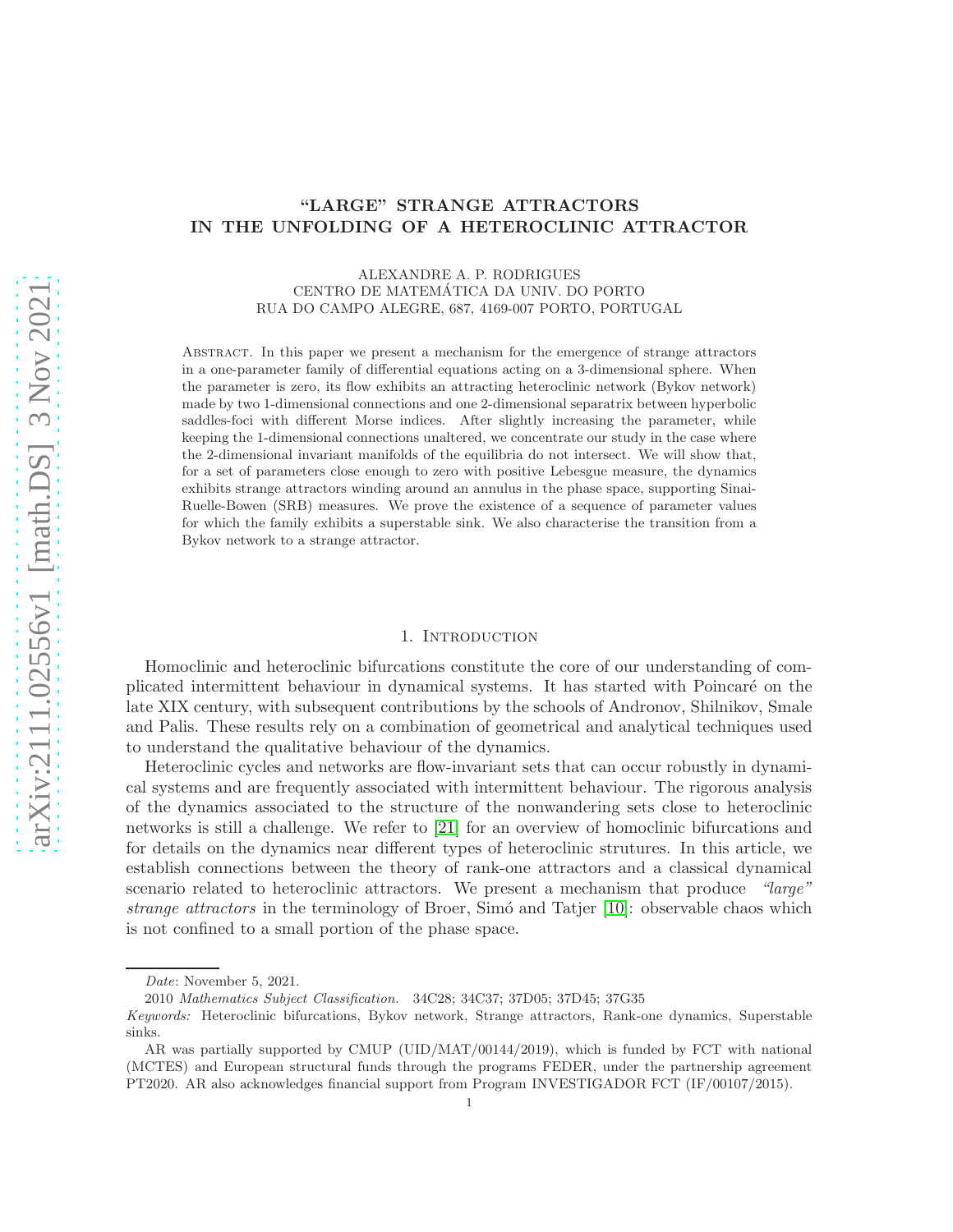1.1. **Strange attractors.** A compact attractor is said to be *strange* if it contains a dense orbit with at least one positive Lyapunov exponent. A dynamical phenomenon in a oneparameter family of maps is said to be persistent if it occurs for a set of parameters of positive Lebesgue measure. Persistence of chaotic dynamics is physically relevant because it means that a given phenomenon is numerically observable with positive probability.

Strange attractors are of fundamental importance in dynamical systems; they have been observed and recognized in many scientific disciplines [\[7,](#page-23-2) [15,](#page-23-3) [16,](#page-23-4) [20,](#page-23-5) [23,](#page-23-6) [39,](#page-24-0) [42\]](#page-24-1). Atmospheric physics provides one of the most striking examples of strange attractors observed in natural sciences. We address the reader to [\[40\]](#page-24-2) where the authors established the emergence of strange attractors in a low-order atmospheric circulation model. Among the theoretical examples that have been studied are the Lorenz and Hénon attractors, both of which are closely related to suitable one-dimensional reductions.

The rigorous proof of the strange character of an invariant set is a great challenge and the proof of the persistence (in measure) of such attractors is an involved task.

For families of autonomous differential equations in  $\mathbb{R}^3$ , the persistence of strange attractors can be proved near homo or heteroclinic cycles whose first return map to a cross section exhibits a homoclinic tangency to a dissipative point [\[20,](#page-23-5) [23,](#page-23-6) [29,](#page-24-3) [33\]](#page-24-4). In this paper we give a further step towards this analysis. We provide a criterion for the existence of abundant strange attractors (in the terminology of [\[29\]](#page-24-3)) near a specific heteroclinic configuration, using the *theory of rank-one attractors* developed by Q. Wang and L.-S. Young  $[45, 46, 47, 49]$  $[45, 46, 47, 49]$  $[45, 46, 47, 49]$  $[45, 46, 47, 49]$ . This technique is quite general and may be applied other heteroclinic bifurcations with a single direction of instability.

1.2. Rank-one attractors theory: an overview. We briefly summarise how the theory of rank-one attractors fits in the existing literature. In 1976, Henon  $[17]$  proposed the following two-parameter family of maps on  $\mathbb{R}^2$ 

<span id="page-1-0"></span>
$$
f_{(a,b)}(x,y) = (1 - ax^2 + y, bx),
$$
\n(1.1)

for which numerical experiments for  $(a, b) = (1.4, 0.3)$  suggested the existence of a global attractor. Henon conjectured that this dynamical system should have a strange attractor and that it might be more amenable for analysis than the Lorenz system.

Benedicks and Carleson [\[8\]](#page-23-8) managed to prove that Hénon's conjecture was true, not for the parameters  $(a, b) = (1.4, 0.3)$  but for  $b > 0$  small. In fact, for such small b-values, the map [\(1.1\)](#page-1-0) is strongly dissipative, and may be seen as an "unfolded" version of the quadratic map on the interval. It was shown that, for these values of b, there is a forward invariant region which accumulates on a topological attractor that coincides with the topological closure of the unstable manifold of a fixed point of saddle-type p,  $W^u(p)$ . Results in [\[8\]](#page-23-8) state that, as long as  $b > 0$  is kept sufficiently small, there is a positive Lebesgue measure set of parameters  $a \in [1,2]$  (close to  $a = 2$ ) for which there is a dense orbit in  $\overline{W^u(p)}$  along which the derivative grows exponentially fast. The techniques developed in [\[8\]](#page-23-8) promoted the emergence of several results not specific to the context of Henon maps, among which the work by Mora and Viana [\[29\]](#page-24-3) assumes a crucial importance.

L. Mora and M. Viana [\[29\]](#page-24-3) proposed a renormalization scheme that, when applied to a generic unfolding of a homoclinic tangency associated to a dissipative saddle, reveals the presence of H´enon-like families. This means that chaotic attractors arise abundantly in a specific dynamical scenario. Continuing the study of the dynamical properties of Henon maps, Benedicks and Young [\[9\]](#page-23-9) developed these techniques to obtain that every attractor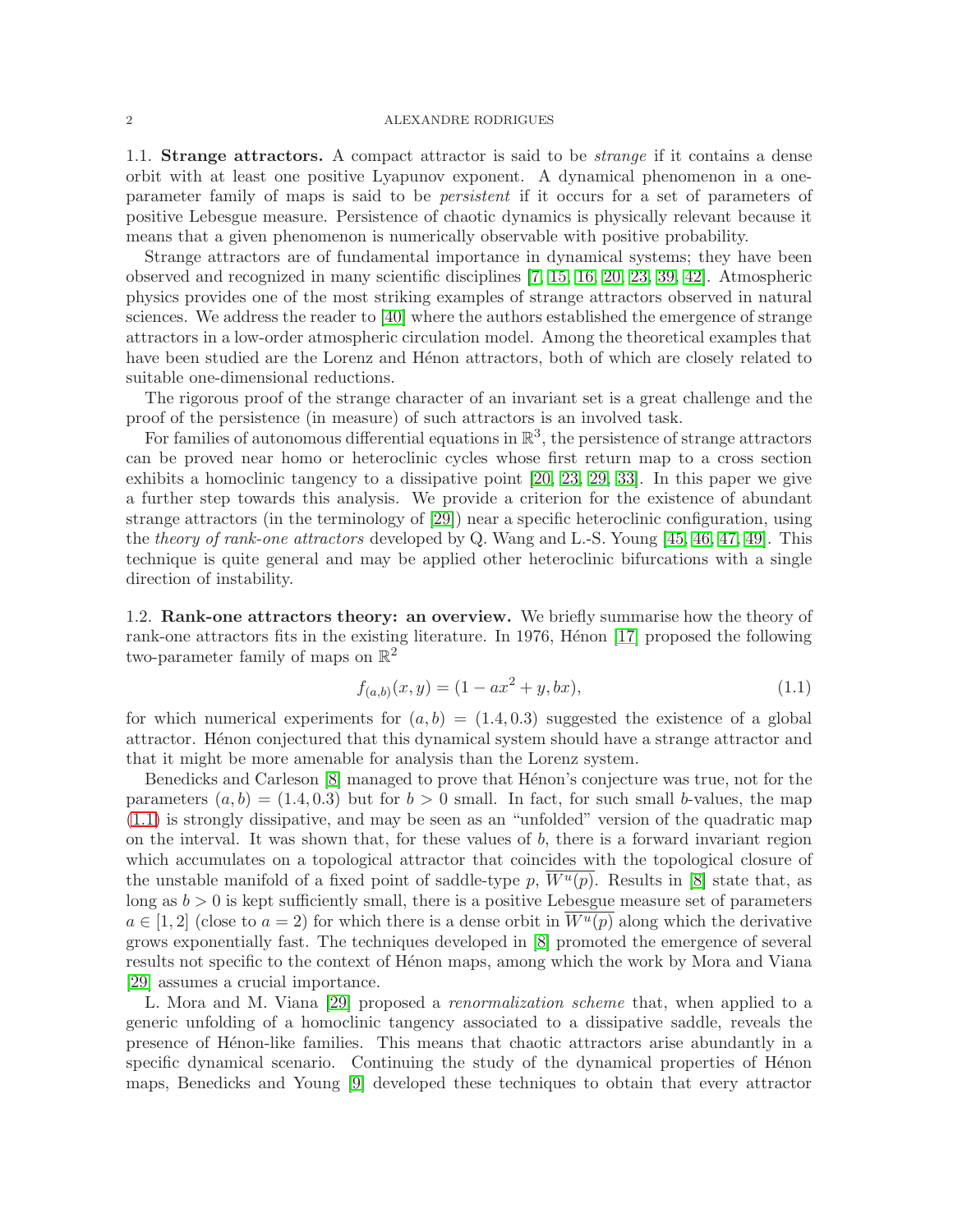occurring for suitable parameters  $(a, b)$  of  $(1.1)$  supports a unique SRB measure. Young [\[51\]](#page-24-9) extended these results to dynamical systems that admit a horseshoe with infinitely many branches. In doing so, the author provided a general scheme that unifies the proofs of these kinds of results in several dynamical situations.

The theory of rank-one maps, systematically developed by Wang and Young [\[45,](#page-24-5) [46,](#page-24-6) [48,](#page-24-10) [49\]](#page-24-8), concerns the dynamics of maps with some instability in one direction of the phase space and strong contraction in all other directions of the phase space. This theory originated with the work of Jackobson [\[18\]](#page-23-10) on the quadratic family and the analysis of strongly dissipative Hénon maps by Benedicks and Carleson [\[8\]](#page-23-8).

It is a comprehensive theory for a nonuniformly hyperbolic setting that is flexible enough to be applicable to concrete systems of differential equations and has experienced unprecedented growth in the last 20 years in the context of non-autonomous systems. It provides checkable conditions that imply the existence of nonuniformly hyperbolic dynamics and SRB measures in parametrized families  $F_{\lambda}$  of dissipative embeddings in  $\mathbb{R}^n$  for  $n \geq 2$ . Roughly speaking, the theory asserts that, under certain checkable conditions, there exists a set  $\Delta \subset \mathbb{R}$  of values with positive Lebesgue measure such that if  $\lambda \in \Delta$ , then  $F_{\lambda}$  has a strange attractor supporting a SRB measure. This theory has already been applied to several non-autonomous dynamical scenarios, including systems with stable foci and limit cycles subject to pulsate drives [\[25,](#page-23-11) [30,](#page-24-11) [31,](#page-24-12) [46,](#page-24-6) [47\]](#page-24-7) and heteroclinic bifurcations [\[28,](#page-24-13) [37,](#page-24-14) [44,](#page-24-15) [43\]](#page-24-16). Although our setting is formulated to give rigorous results, the theory can also provide justification for various mathematical statements about the strange attractors found in [\[12\]](#page-23-12).

1.3. Structure of the article. Motivated by the bifurcation scenario involving a Bykov attractor [\[23,](#page-23-6) [24\]](#page-23-13), in Section [3,](#page-4-0) we enumerate the main assumptions concerning the configuration of an attracting network, preceding the presentation of the main results in Section [4.](#page-7-0) In Section [5,](#page-8-0) we give a descriptive summary of the rank-one attractors theory in dimension 2, after the introduction of a Misiurewicz-type map. We also introduce some important dynamical and ergodic concepts.

The coordinates and other notation used in the rest of the article are presented in Section [6.](#page-11-0) In Sections [7,](#page-13-0) [8](#page-13-1) and [9,](#page-18-0) we prove the main results of this paper. In Section [8,](#page-13-1) we add an extra subsection with some complementary remarks. Finally, in Section [10,](#page-19-0) we relate our results with others in the literature and we point out some bifurcations in the family of vector fields, emphazising the role of the *twisting number* in the sequel.

Throughout this paper, we have endeavoured to make a self contained exposition bringing together all topics related to the proofs. We revive some useful results from the literature; we hope this saves the reader the trouble of going through the entire length of some referred works to achieve a complete description of the theory. We have drawn illustrative figures to make the paper easily readable.

### <span id="page-2-0"></span>2. Preliminaries

To make this paper self-contained and readable, we recall some definitions and results on heteroclinic bifurcations, adapted to our purposes. For  $\varepsilon > 0$  small enough and  $k \geq 4$ , consider the one-parameter family of  $C<sup>k</sup>$ -smooth autonomous differential equations

$$
\dot{x} = f_{\lambda}(x) \qquad x \in \mathbb{S}^3 \qquad \lambda \in [0, \varepsilon]
$$
\n
$$
(2.1)
$$

where  $\mathbb{S}^3$  denotes the unit 3-dimensional sphere, endowed with the  $C^k$ -topology.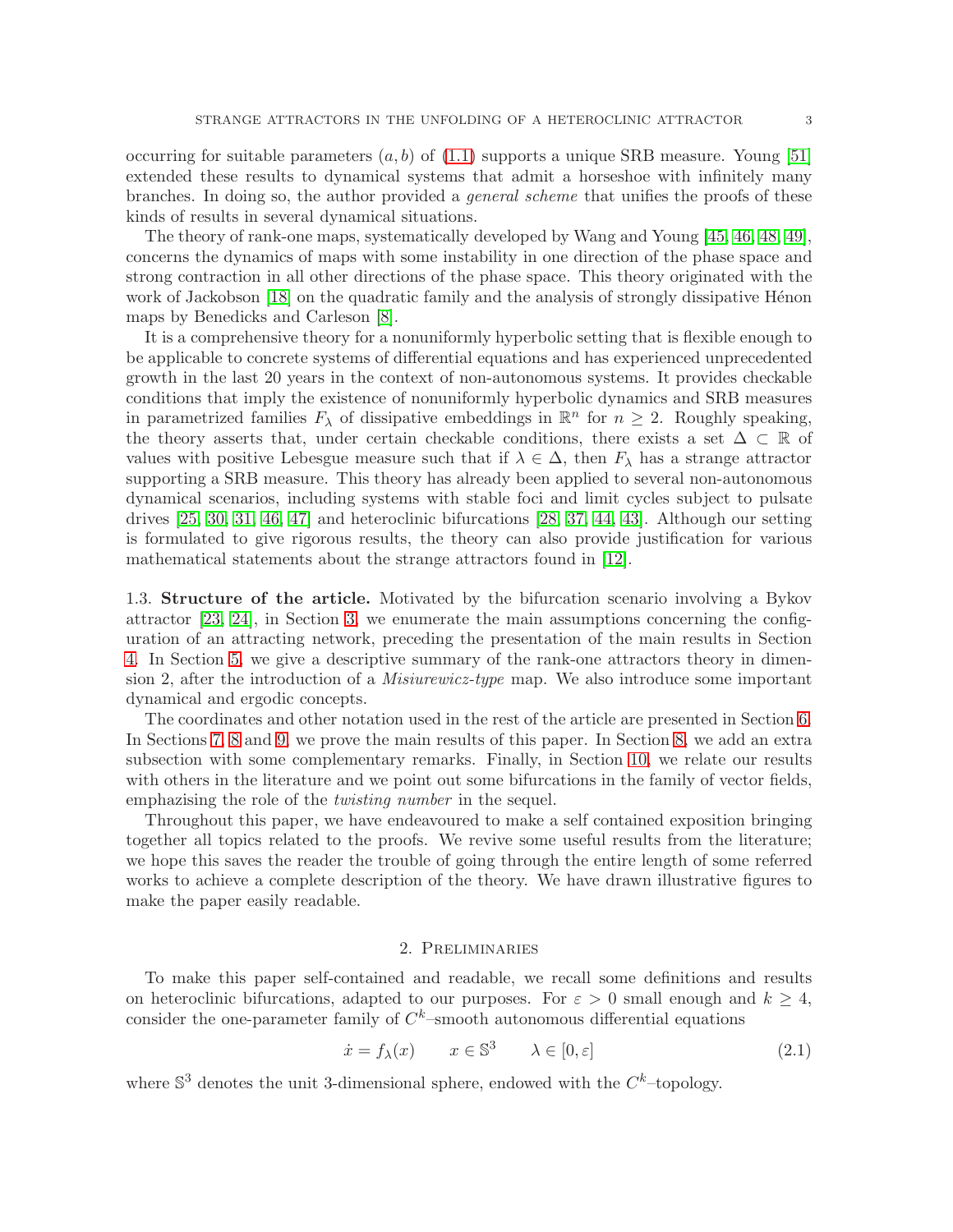2.1. By kov network. Suppose that  $O_1$  and  $O_2$  are two hyperbolic saddle-foci of [\(2.1\)](#page-2-0) with different Morse indices (dimension of the unstable manifold). We say that there is a hetero*clinic cycle* associated to  $O_1$  and  $O_2$  if

$$
W^u(O_1) \cap W^s(O_2) \neq \emptyset
$$
 and  $W^u(O_2) \cap W^s(O_1) \neq \emptyset$ .

For  $i, j \in \{1, 2\}$ , the non-empty intersection of  $W^u(O_i)$  with  $W^s(O_j)$  is called a *heteroclinic* connection between  $O_i$  and  $O_j$ , and will be denoted by  $[O_i \rightarrow O_j]$ . Although heteroclinic cycles involving equilibria are not a generic feature within differential equations, they may be structurally stable within families of vector fields which are equivariant under the action of a compact Lie group  $\mathcal{G} \subset \mathbb{O}(n)$ , due to the existence of flow-invariant subspaces [\[16\]](#page-23-4). A heteroclinic cycle between two hyperbolic saddle-foci of different Morse indices, where the invariant manifolds coincide, is called a Bykov network [\[11\]](#page-23-14).

<span id="page-3-1"></span>2.2. Rotational horseshoe. Let H stand for the infinite annulus  $\mathcal{H} = \mathbb{S}^1 \times [0,1]$ , endowed with the usual inner product from  $\mathbb{R}^2$ . We denote by  $Homeo^+(\mathcal{H})$  the set of homeomorphisms of the annulus which preserve orientation. Given a homeomorphism  $f : X \to X$  and a partition of  $m \in \mathbb{N}\backslash\{1\}$  elements  $R_0, ..., R_{m-1}$  of  $X \subset \mathcal{H}$ , the itinerary function

$$
\Upsilon: X \to \{0, ..., m-1\}^{\mathbb{Z}} = \Sigma_m
$$

is defined by

$$
\Upsilon(x)(j) = k \Leftrightarrow f^j(x) \in R_k
$$
, for every  $j \in \mathbb{Z}$ .

Following [\[34\]](#page-24-17), we say that a compact invariant set  $\Lambda \subset \mathcal{H}$  of  $f \in Homeo^+(\mathcal{H})$  is a rotational horseshoe if it admits a finite partition  $P = \{R_0, ..., R_{m-1}\}\$  with  $R_i$  open sets of  $\Lambda$  so that:

- the itinerary  $\Upsilon$  defines a semi-conjugacy between  $f|_{\Lambda}$  and the full-shift  $\sigma : \Sigma_m \to \Sigma_m$ , that is  $\Upsilon \circ f = \sigma \circ \Upsilon$  with  $\Upsilon$  continuous and onto;
- for any lift  $F: \mathbb{R}^2 \to \mathbb{R}^2$  of f, there exist  $k > 0$  and m vectors  $v_0, ..., v_{m-1} \in \mathbb{Z} \times \{0\}$ so that<sup>[1](#page-3-0)</sup>:

$$
\left\| (F^n(\hat{x}) - \hat{x}) - \sum_{i=0}^n v_{\Upsilon(x)(i)} \right\| < k \qquad \text{for every} \qquad \hat{x} \in \pi^{-1}(\Lambda), \quad n \in \mathbb{N},
$$

where  $\pi : \mathbb{R}^2 \to \mathcal{H}$  denotes the usual projection map and  $\hat{x} \in \pi^{-1}(\Lambda)$  is the lift of x; more details in the proof of Lemma 3.1 of [\[34\]](#page-24-17).

The existence of a rotational horseshoe for a map implies positive *topological entropy* at least  $\log m$ .

2.3. Strange attractors and SRB measures. Following [\[25\]](#page-23-11), we formalize the notion of strange attractor for a two-parameter family  $F_{(a,b)}$  defined on  $M = \mathbb{S}^1 \times [0,1]$ , endowed with the induced topology. Recall that, if  $A \subset M$  then  $\overline{A}$  is the topological closure of A.

Let  $F_{(a,b)}$  be an embedding such that  $F_{(a,b)}(U) \subset U$  for some non-empty open set  $U \subset M$ . In the present work we refer to

$$
\Omega = \bigcap_{m=0}^{+\infty} F_{(a,b)}^m(\overline{U}).
$$

as an *attractor* and U as its basin. The attractor  $\Omega$  is *irreducible* if it cannot be written as the union of two (or more) disjoint attractors.

<span id="page-3-0"></span><sup>&</sup>lt;sup>1</sup>The usual norm of  $\mathbb{R}^2$  is denoted by  $\|\star\|$ .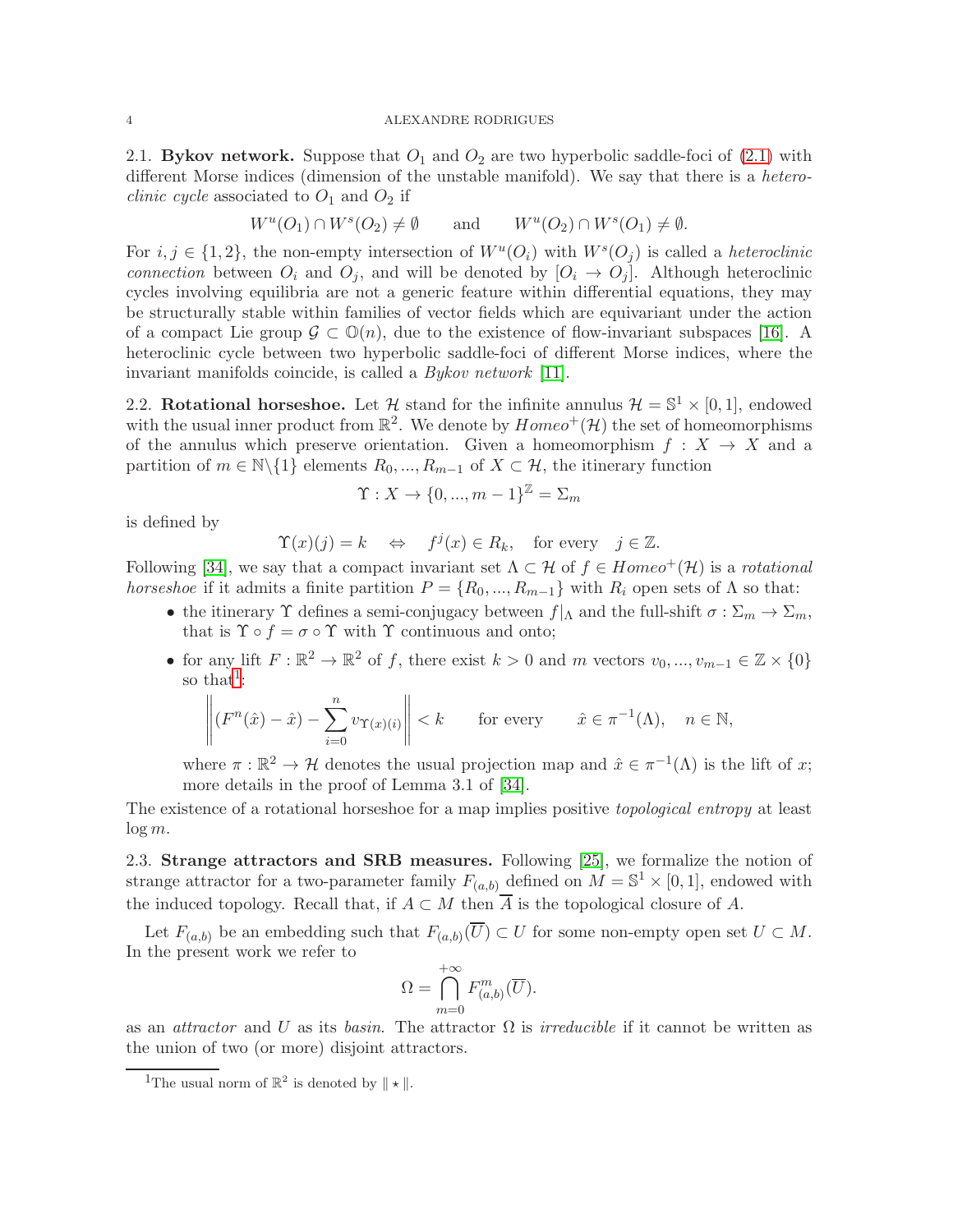We say that  $\Omega$  is a *strange attractor* for  $F_{(a,b)}$  if, for Lebesgue-a.e  $(x, y) \in U \subset M$ , the orbit of  $(x, y)$  has a positive Lyapunov exponent. In other words, denoting by  $\|\star\|$  the usual norm of  $\mathbb{R}^2$ , we have:

$$
\lim_{n \in \mathbb{N}} \quad \frac{1}{n} \log \| DF_{(a,b)}^n(x,y) \| > 0.
$$

We say that  $F_{(a,b)}$  possesses a *strange attractor supporting an ergodic SRB measure*  $\nu$  if:

- (1)  $F_{(a,b)}$  has a strange attractor,
- (2) the conditional measures of  $\nu$  on unstable manifolds are equivalent to the Riemannian volume on these leaves and
- (3) for Lebesgue-a.e.  $(x, y) \in U \subset M$  and for every continuous function  $\varphi : U \to \mathbb{R}$ , we have:

$$
\lim_{n \in \mathbb{N}} \quad \frac{1}{n} \sum_{i=0}^{n-1} \varphi \circ F_{(a,b)}^i(x, y) = \int \varphi \, d\nu. \tag{2.2}
$$

We say that  $F_{(a,b)}$  converges in distribution (with respect to  $\nu$ ) to the normal distribution if, for every ergodic SRB measure  $\nu$  and every Hölder continuous function  $\varphi : \Omega \to \mathbb{R}$ , the sequence  $\bigg\{ \varphi \left( \overline{F_{(a,b)}^i} \right)$ ) :  $i \in \mathbb{N}$  obeys a *central limit theorem*; in other words, if  $\int \varphi \, d\nu = 0$ , then the sequence  $\frac{1}{\sqrt{2}}$  $\frac{1}{m}\sum_{i=0}^{m-1}\varphi\circ F^i_{(a,b)}$  converges (in distribution with respect to  $\nu$ ) to the normal distribution. The variance of the limiting normal distribution is strictly positive unless  $\varphi \circ F_{(a,b)} = \Psi \circ F_{(a,b)} - \Psi$  for some  $\Psi$ .

<span id="page-4-0"></span>Suppose that  $F_{(a,b)}$  possesses a strange attractor and support a unique ergodic SRB measure  $\nu$ . The dynamical system  $(F, \nu)$  is mixing if it is isomorphic to a Bernoulli shift.

### <span id="page-4-2"></span>3. SETTING

We will enumerate the main assumptions concerning the configuration of an attracting heteroclinic network.

3.1. The organising center. For  $\varepsilon > 0$  small enough and  $r \geq 4$ , consider the one-parameter family of  $C<sup>r</sup>$ -smooth differential equations

$$
\dot{x} = f_{\lambda}(x) \qquad x \in \mathbb{S}^3 \qquad \lambda \in [0, \varepsilon]
$$
\n
$$
(3.1)
$$

where  $\mathbb{S}^3$  denotes the unit 3-dimensional sphere, endowed with the usual  $C^r$ -topology. Denote by  $\varphi_{\lambda}(t,x), t \in \mathbb{R}$ , the associated flow<sup>[2](#page-4-1)</sup>, satisfying the following hypotheses for  $\lambda = 0$ :

- (P1) There are two different equilibria, say  $O_1$  and  $O_2$ .
- (P2) The eigenvalues of  $Df_0(X)$  are:
	- (P2a)  $E_1$  and  $-C_1 \pm \omega_1 i$  where  $C_1 > E_1 > 0$ ,  $\omega_1 > 0$ , for  $X = O_1$ ;
	- (P2b)  $-C_2$  and  $E_2 \pm \omega_2 i$  where  $C_2 > E_2 > 0$ ,  $\omega_2 > 0$ , for  $X = O_2$ .

<span id="page-4-1"></span><sup>&</sup>lt;sup>2</sup>Since  $\mathbb{S}^3$  is a compact set without boundary, the solutions of [\(3.1\)](#page-4-2) may be extended to R.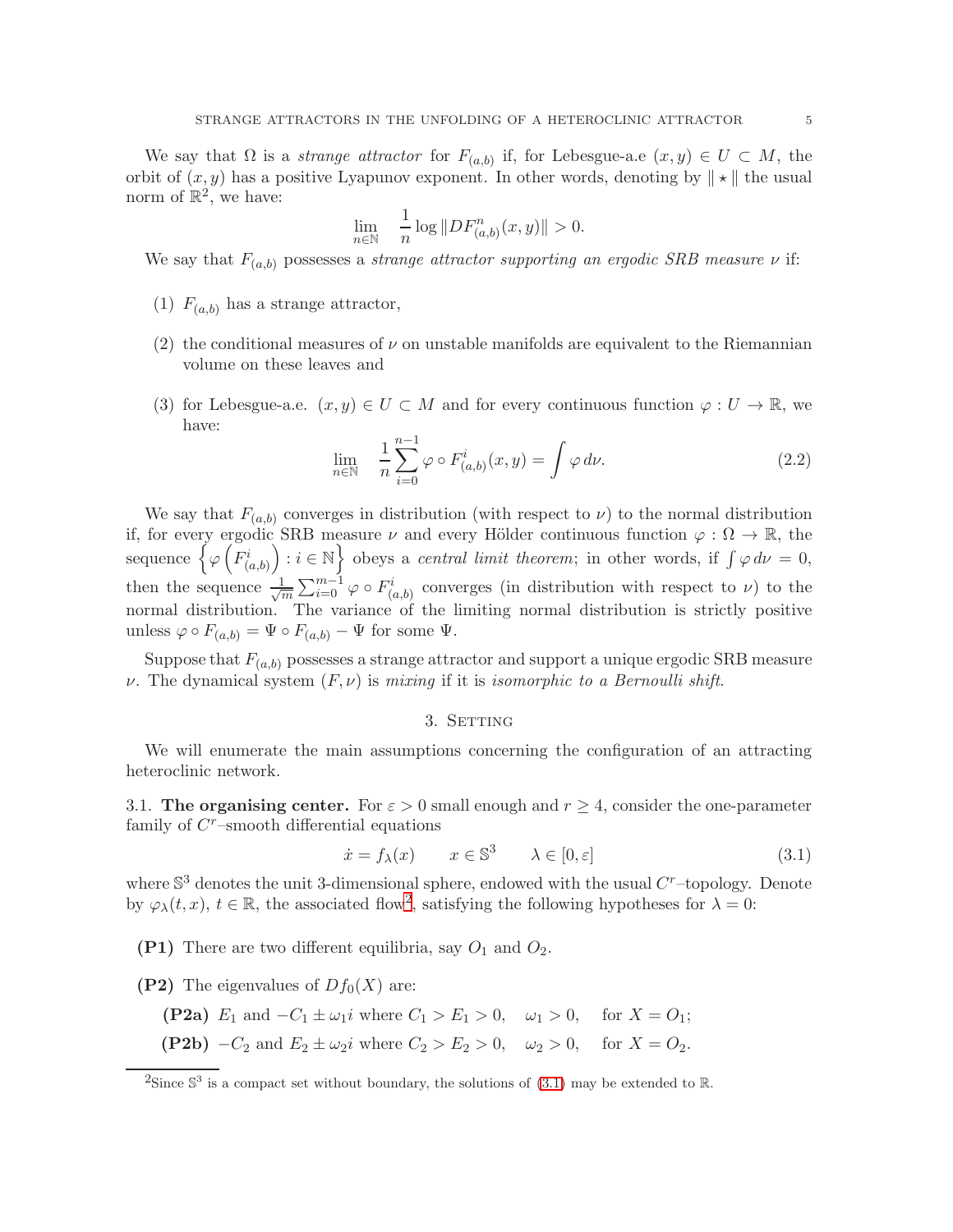The equilibrium point  $O_1$  possesses a 2-dimensional stable and 1-dimensional unstable manifold that will be denoted by  $W^s(O_1)$  and  $W^u(O_1)$ , respectively. Dually,  $O_2$  possesses a 1-dimensional stable and 2-dimensional unstable manifold and the terminology is  $W<sup>s</sup>(O<sub>2</sub>)$ and  $W^u(O_2)$ . For  $M \subset \mathbb{S}^3$ , denoting by  $\overline{M}$  the topological closure of M, we also assume that:

- (P3) The manifolds  $\overline{W^u(O_2)}$  and  $\overline{W^s(O_1)}$  coincide and  $\overline{W^u(O_2) \cap W^s(O_1)}$  consists of a two-sphere (also called the 2D-connection).
- (P4) There are two trajectories, say  $\gamma_1, \gamma_2$ , contained in  $W^u(O_1) \cap W^s(O_2)$ , one in each connected component of  $\mathbb{S}^3\backslash \overline{W^u(O_2)}$  (also called the 1D-connections).

For  $\lambda = 0$ , the two equilibria  $O_1$  and  $O_2$ , the 2-dimensional heteroclinic connection from  $O_2$  to  $O_1$  referred in (P3) and the two trajectories listed in (P4) build a *heteroclinic network* we will denote hereafter by Γ. This network consists of two cycles and has an attracting character [\[22\]](#page-23-15), this is why it will be called a  $Bykov^3$  $Bykov^3$  attractor.

We say that  $\Gamma \subset \mathbb{S}^3$  is asymptotically stable if we may find an open neighbourhood U of the heteroclinic network Γ having its boundary transverse to the flow of  $\dot{x} = f_0(x)$  and such that every solution starting in  $U$  remains in it and is forward asymptotic to  $\Gamma$ .

## <span id="page-5-1"></span>**Lemma 3.1** ([\[22\]](#page-23-15)). The set  $\Gamma$  is asymptotically stable.

There are two different possibilities for the geometry of the flow around  $\Gamma$ , depending on the direction trajectories turn around the 1-dimensional heteroclinic trajectories from  $O_1$  to  $O_2$ . To make this rigorous, we need some new concepts adapted from [\[23\]](#page-23-6). Let  $V_1$  and  $V_2$  be small disjoint neighbourhoods of  $O_1$  and  $O_2$  with disjoint boundaries  $\partial V_1$  and  $\partial V_2$ , respectively. These neighbourhoods have been constructed with detail in Section [6.](#page-11-0) Trajectories starting at  $\partial V_1 \backslash W^s(O_1)$  near  $W^s(O_1)$  go into the interior of  $V_1$  in positive time, then follow one of the solutions in  $[O_1 \rightarrow O_2]$ , go inside  $V_2$ , come out at  $\partial V_2$  and then return to  $\partial V_1$ . This trajectory is not closed since Γ is attracting. Let Q be a piece of trajectory like this from  $\partial V_1$  to  $\partial V_1$ . Within  $\partial V_1 \backslash W^s(O_1)$ , join its starting point to its end point by a segment, forming a closed curve, which we call the *loop* of  $Q$ . By construction, the loop of  $Q$  and  $\Gamma$  are disjoint closed sets.

Definition 1. ([\[23\]](#page-23-6)) We say that the two saddle-foci  $O_1$  and  $O_2$  in  $\Gamma$  have the same *chirality* if the loop of every trajectory is linked to  $\Gamma$  in the sense that the two closed sets cannot be disconnected by an isotopy. Otherwise, we say that  $O_1$  and  $O_2$  have different chirality.

From now on, we assume the following technical condition:

(P5) The saddle-foci  $O_1$  and  $O_2$  have the same chirality.

3.2. Perturbing term. When the system [\(3.1\)](#page-4-2) is slighlty perturbed, the 2-dimensional invariant manifolds are generically transverse (either intersecting or not), as a consequence of the Kupka-Smale Theorem. With respect to the effect of the parameter  $\lambda$  on the dynamics, we assume that:

(P6) For  $\lambda > 0$ , the two trajectories within  $W^u(O_1) \cap W^s(O_2)$  persist.

<span id="page-5-0"></span><sup>&</sup>lt;sup>3</sup>The terminology Bykov is a tribute to V. Bykov who dedicated his latest research works to cycles similar to these ones.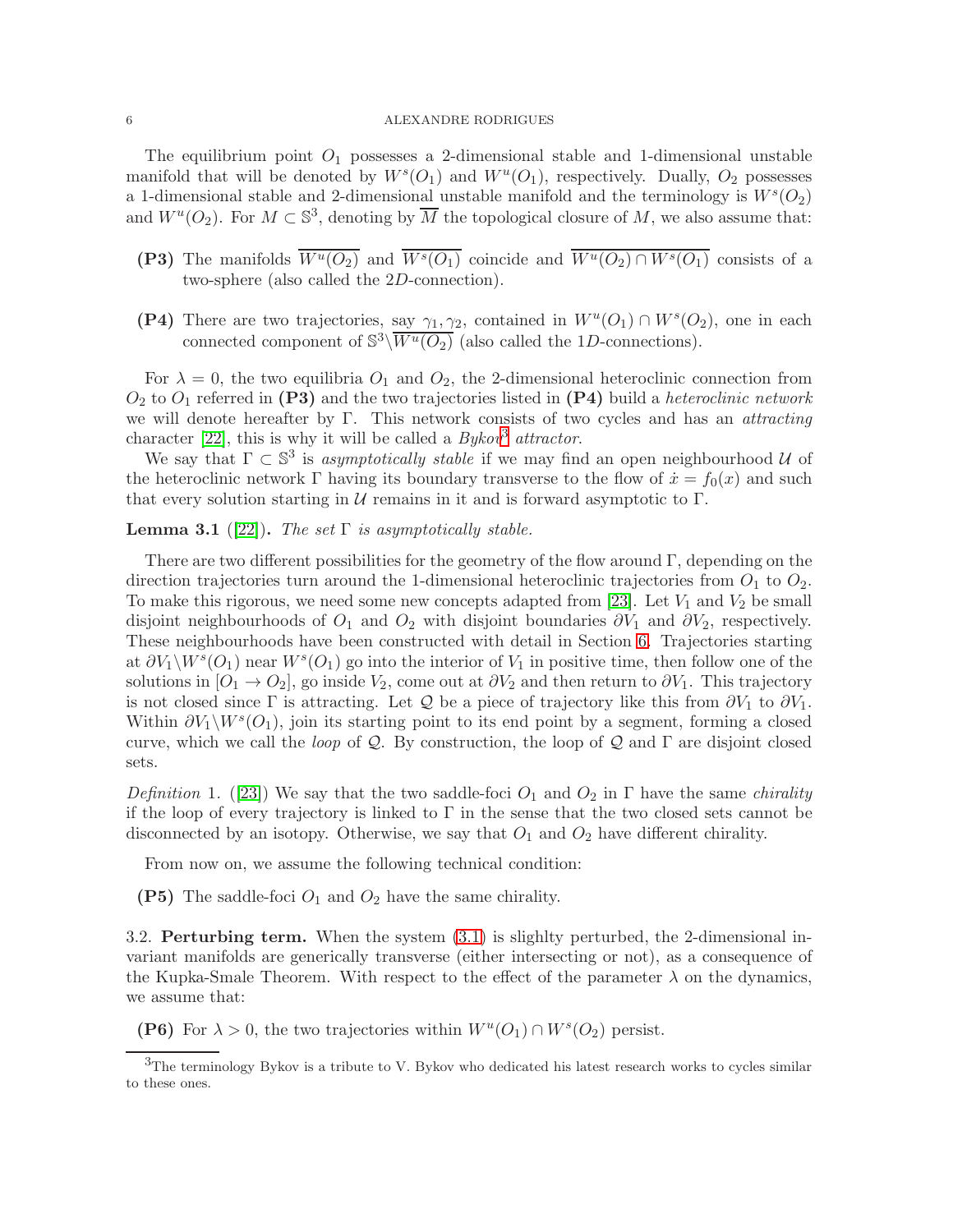(P7) For  $\lambda > 0$ , the 2-dimensional manifolds  $W^u(O_2)$  and  $W^s(O_1)$  do not intersect.

and

(P8) There exist  $\varepsilon, \lambda_1 > 0$  for which the global maps associated to the connections  $[O_1 \rightarrow$  $O_2$  and  $[O_2 \rightarrow O_1]$  are given, in local coordinates, by the *Identity map* and by

$$
(x, y) \mapsto (x + \xi + \lambda \Phi_1(x, y), y + \lambda \Phi_2(x, y))
$$
 for  $\lambda \in [0, \lambda_1]$ 

respectively, where  $\xi \in \mathbb{R}$ ,

 $\Phi_1: \mathbb{S}^1 \times [-\varepsilon, \varepsilon] \to \mathbb{R}, \qquad \Phi_2: \mathbb{S}^1 \times [-\varepsilon, \varepsilon] \to \mathbb{R}^+$ 

are  $C^3$ -maps and  $\ln(\Phi_2(x,0))$  is a Morse function with finitely many nondegenerate critical points<sup>[4](#page-6-0)</sup>. This assumption will be detailed later in Section [6.](#page-11-0)

For  $r \geq 4$ , denote by  $\mathfrak{X}_{Byk}^r(\mathbb{S}^3)$ , the family of C<sup>r</sup>-vector fields on  $\mathbb{S}^3$  endowed with the  $C<sup>r</sup>$ –Whitney topology, satisfying Properties (P1)–(P8).

3.3. Digestive remarks about the Hypotheses. In this subsection, we discuss the Hypotheses  $(P1)$ – $(P8)$ , pointing out that they appear in specific contexts.

Remark 3.2. The full description of the bifurcations associated to the Bykov attractor is a phenomenon of codimension three [\[4,](#page-23-16) [19,](#page-23-17) [22\]](#page-23-15). Nevertheless, the setting described by  $(P1)$ –  $(P8)$  is natural in  $SO(2)$ –symmetry-breaking contexts [\[3,](#page-23-18) [24\]](#page-23-13) and also in the setting of some unfoldings of the Hopf-zero singularity  $[7, 14, 15]$  $[7, 14, 15]$  $[7, 14, 15]$ . Hypothesis  $(P6)$  corresponds to the *partial* symmetry-breaking considered in Section 2.4 of [\[22\]](#page-23-15). The setting described by  $(P1)$ – $(P8)$ generalizes Case (4) of [\[36\]](#page-24-18).

Remark 3.3. An explicit example of a vector field on  $\mathbb{S}^3$  satisfying Properties (P1)–(P7) may be found in Section 4.1.3.2 of Aguiar [\[3\]](#page-23-18). Adding a generic term to system (4.24) of [\[3\]](#page-23-18), a 2-dimensional torus will break generically and our results of Section [4](#page-7-0) are valid. A numerical analysis of this system has been performed in [\[12\]](#page-23-12).

Remark 3.4. In the simplest scenario for the splitting of the sphere defined by the coincidence of the two-dimensional invariant manifolds, one observes either heteroclinic tangles or empty intersection. The expression for the global map associated to  $[O_2 \rightarrow O_1]$  is generic in the second case. The distance between  $W^u(O_2)$  and  $W^s(O_1)$  in a given cross section to  $\Gamma$  may be computed using the Melnikov integral [\[16\]](#page-23-4).

Remark 3.5. The analytical expressions for the transitions maps along the connections [O<sub>1</sub>  $\rightarrow$  $O_2$  and  $[O_2 \rightarrow O_1]$  could be written as a general *Linear map* as the one considered in [\[11\]](#page-23-14):

$$
\left(\begin{array}{c} x \\ y \end{array}\right) \mapsto \left(\begin{array}{cc} a & 0 \\ 0 & \frac{1}{a} \end{array}\right) \left(\begin{array}{c} x \\ y \end{array}\right),
$$

and by

$$
\begin{pmatrix} x \\ y \end{pmatrix} \mapsto \begin{pmatrix} \xi_1 \\ \xi_2 \end{pmatrix} + \begin{pmatrix} b_1 & b_2 \\ c_1 & c_2 \end{pmatrix} \begin{pmatrix} x \\ y \end{pmatrix} + \lambda \begin{pmatrix} \Phi_1(x, y) \\ \Phi_2(x, y) \end{pmatrix}
$$

<span id="page-6-0"></span><sup>&</sup>lt;sup>4</sup>In Section [9,](#page-18-0) we list the critical points of  $\ln(\phi_2(x,0))$  as  $c^{(1)}, \ldots, c^{(q)}$ , for some  $q \in \mathbb{N} \setminus \{2\}$ .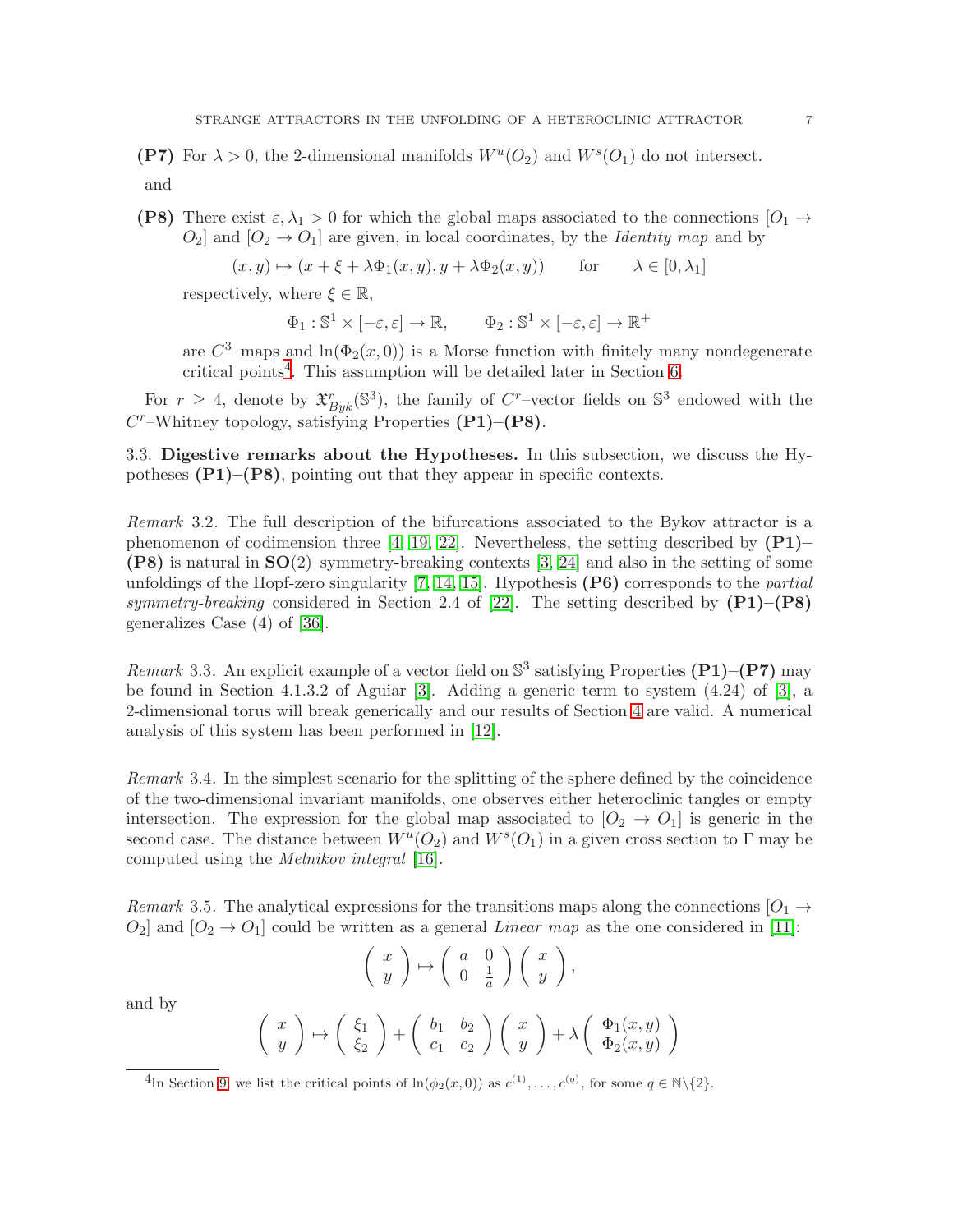respectively, where  $a \geq 1$ ,  $\xi_1, \xi_2, b_1, b_2, c_1, c_2 \in \mathbb{R}$ . For the sake of simplicity and, without loss of generality, we restrict to the case  $a = 1 = b_1 = c_2 = 1$  and  $\xi_2 = b_2 = c_1 = 0$ . This simplifies the computations and it is not a restriction (see Section 6 of [\[35\]](#page-24-19)).

3.4. **Constants.** For future use, we settle the following notation on the *saddle-value* of  $O_1$ ,  $O_2$  and  $\Gamma$ :

$$
\delta_1 = \frac{C_1}{E_1} > 1, \qquad \delta_2 = \frac{C_2}{E_2} > 1, \qquad \delta = \delta_1 \delta_2 > 1 \tag{3.2}
$$

and on the twisting number defined as:

$$
K_{\omega} = \frac{E_2 \omega_1 + C_1 \omega_2}{E_1 E_2} > 0.
$$
\n(3.3)

#### 4. Presentation of the results

<span id="page-7-0"></span>Let T be a neighborhood of the Bykov attractor  $\Gamma$  that exists for  $\lambda = 0$ . For  $\lambda_0 > 0$  small enough and  $r \geq 4$ , let  $(f_{\lambda})_{\lambda \in [0, \lambda_0]}$  be a one-parameter family of vector fields in  $\mathfrak{X}_{Byk}^r(\mathbb{S}^3)$ satisfying conditions  $(P1)$ – $(P8)$ .

<span id="page-7-1"></span>**Theorem A.** Let  $f_{\lambda} \in \mathfrak{X}_{Byk}^r(\mathbb{S}^3)$  with  $r \geq 4$ . Then, there is  $\tilde{\varepsilon} > 0$  (small) such that the first return map to a given cross section  $\Sigma$  to  $\Gamma$  may be written (in local coordinates of  $\Sigma$ ) by:

$$
\mathcal{F}_{\lambda}(x,y) = \left[x + \xi + \lambda \Phi_1(x,y) - K_{\omega} \ln(y + \lambda \Phi_2(x,y)) \pmod{2\pi}, \ (y + \lambda \Phi_2(x,y))^{\delta}\right] + \dots
$$

where  $\xi \in \mathbb{R}$  and

$$
(x, y) \in \mathcal{D} = \{x \in \mathbb{R} \mid (\text{mod } 2\pi), y/\tilde{\varepsilon} \in [-1, 1] \text{ and } y + \lambda \Phi_2(x, y) > 0\}
$$

and the ellipses stand for asymptotically small terms depending on x and y which converge to zero along with their derivatives.

The proof of Theorem [A](#page-7-1) is done in Section [7](#page-13-0) by composing local and global maps. Since  $\delta > 1$ , for  $\lambda$  small enough, the second component of  $\mathcal{F}_{\lambda}$  is contracting and the dynamics of  $\mathcal{F}_{\lambda}$  is dominated by the *family of circle maps* 

$$
h_a(x) = \theta + a + \xi + K_{\omega} \ln |\phi_2(x, 0)|
$$

where  $\xi \in \mathbb{R}$ ,  $x \in \mathbb{S}^1$  and  $a \sim -K_\omega \ln \mu \pmod{2\pi}$ . Next result shows that, for any small smooth unfolding of  $f_0$ , in the  $C^4$ -Whitney topology, there is a sufficiently large *twisting* number  $K_{\omega}$  which forces the emergence of a strange attractor (for  $\mathcal{F}_{\lambda}$  defined in Theorem [A\)](#page-7-1).

<span id="page-7-2"></span>**Theorem B.** Let  $f_{\lambda} \in \mathfrak{X}^r_{Byk}(\mathbb{S}^3)$  with  $r \geq 4$ . Then there exists  $K^0_{\omega} > 0$  such that if  $K_{\omega} > K^0_{\omega}$ , there exists a set  $\tilde{\Delta} \subset [0, \lambda_0]$  of positive Lebesgue measure with the following properties: for every  $\lambda \in \Delta$  the map  $\mathcal{F}_{\lambda}$  exhibits an irreducible strange attractor that supports a unique ergodic SRB measure  $\nu$ . The orbit of Lebesgue almost all points on the cross section  $\Sigma$  has a positive Lyapunov exponent and is asymptotically distributed according to  $\nu$ .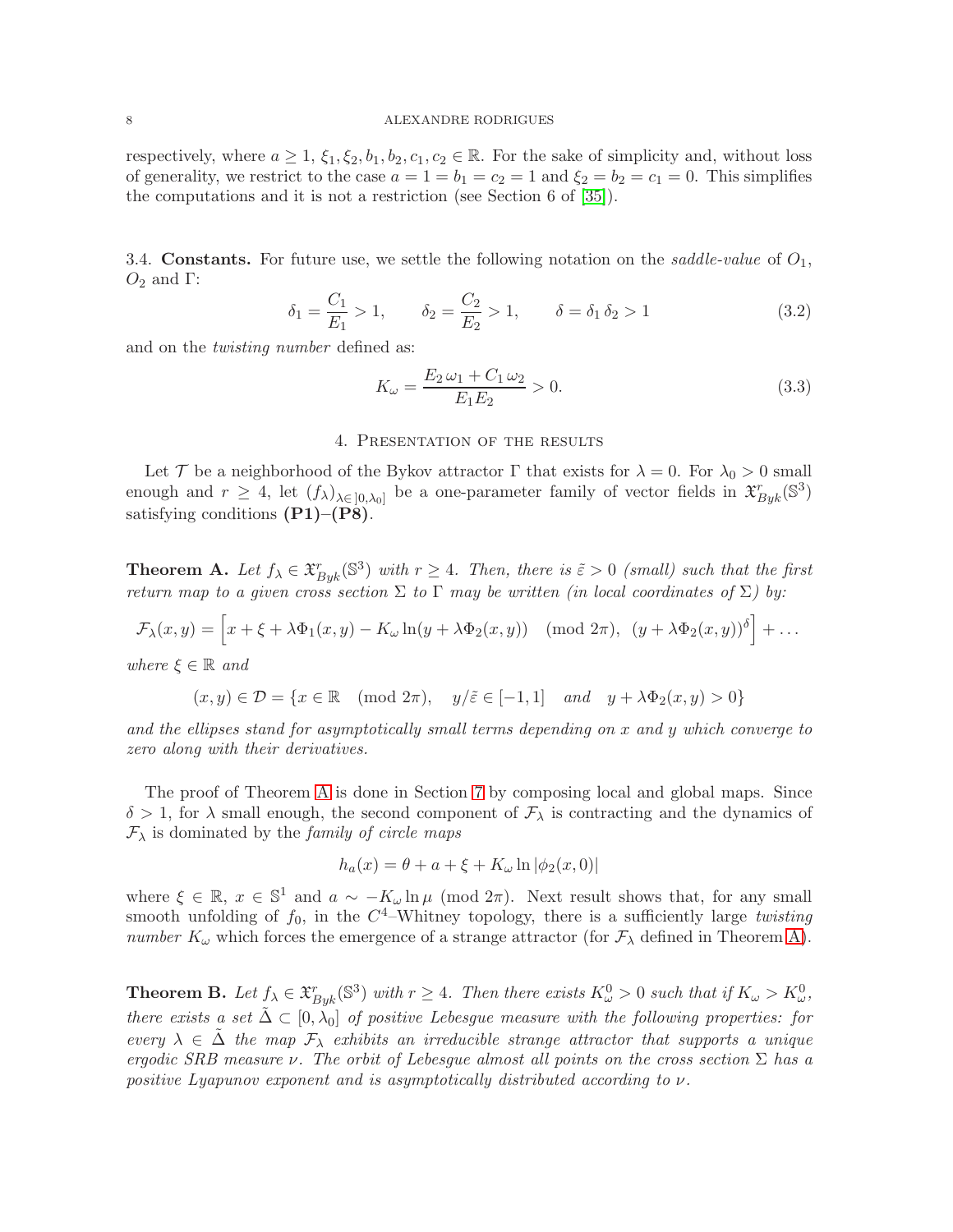The  $\mathcal{F}_{\lambda}$ -iterates of almost all points on the cross section  $\Sigma$  winds around an annulus (as discussed in Section [10\)](#page-19-0), justifying the title of this manuscript on "large" strange attractors according to the terminology of [\[10\]](#page-23-1). The dynamics are genuinely non-uniformly hyperbolic, a central limit theorem holds and correlations decay at an exponencial rate [\[46\]](#page-24-6). The proof of Theorem [B](#page-7-2) is performed in Section [8](#page-13-1) by reducing the dynamics of the 2-dimensional first return map to the dynamics of a one-dimensional map, via the theory of rank-one attractors described in Section [5.](#page-8-0)

Following the reasoning of [\[20\]](#page-23-5), the next novelty is the existence of a sequence of parameters converging to zero for which the flow of  $(3.1)$  exhibits a *superstable 2-periodic orbit* (*i.e.* the map  $\mathcal{F}_{\lambda}$  has a 2-periodic point which is *critical*).

<span id="page-8-1"></span>**Theorem C.** Let  $f_{\lambda} \in \mathfrak{X}_{\text{Byk}}^{r}(\mathbb{S}^{3})$  with  $r \geq 4$ . There exists  $K_{\omega}^{0} > 0$  and a sequence  $(\lambda_{n})_{n \in \mathbb{N}}$ converging to 0 such that, if  $K_{\omega} > K_{\omega}^0$  then the flow of  $\dot{x} = f_{\lambda_n}(x)$  exhibits a superstable 2-periodic orbit.

Each one one these sinks persist within intervals around  $\lambda = \lambda_n$ ,  $n \in \mathbb{N}$ . The proof of Theorem [C](#page-8-1) is performed in Section [9.](#page-18-0)

### 5. Theory of rank-one maps

<span id="page-8-0"></span>We gather in this section a collection of technical facts used repeatedly in later sections. In what follows, let us denote by  $C^2(\mathbb{S}^1,\mathbb{R})$  the set of  $C^2$ -maps from  $\mathbb{S}^1$  (unit circle) to  $\mathbb{R}$ . For  $h \in C^2(\mathbb{S}^1, \mathbb{R}),$  let

$$
C(h) = \{x \in \mathbb{S}^1 : h'(x) = 0\}
$$

be the *critical set* of h. For  $\delta > 0$ , let  $C_{\delta}$  be the  $\delta$ -neighbourhood of  $C(h)$  in  $\mathbb{S}^1$  and let  $C_{\delta}(c)$ be the  $\delta$ -neighbourhood of  $c \in C(h)$ . The terminology dist denotes the euclidian metric on R.

<span id="page-8-2"></span>5.1. Misiurewicz-type map. We say that  $h \in C^2(\mathbb{S}^1,\mathbb{R})$  is a *Misiurewicz-type map* if the following assertions hold:

- (1) There exists  $\delta_0 > 0$  such that:
	- (a)  $\forall x \in C_{\delta_0}$ , we have  $h''(x) \neq 0$  and
	- (b)  $\forall c \in C(h) \text{ and } n \in \mathbb{Z}^+, \text{dist}(h^n(c), C(h)) \geq \delta_0.$
- (2) There exist constants  $b_0, \lambda_0 \in \mathbb{R}^+$  such that for all  $\delta < \delta_0$  and  $n \in \mathbb{N}$ , we have:
	- (a) if  $h^k(x) \notin C_\delta$  for  $k \in \{0, ..., n-1\}$ , then  $|(h^n)'(x)| \ge b_0 \delta \exp(\lambda_0 n)$ .
	- (b) if  $h^k(x) \notin C_\delta$  for  $k \in \{0, ..., n-1\}$  and  $h^n(x) \in C_{\delta_0}$ , then  $|(h^n)'(x)| \ge b_0 \exp(\lambda_0 n)$ .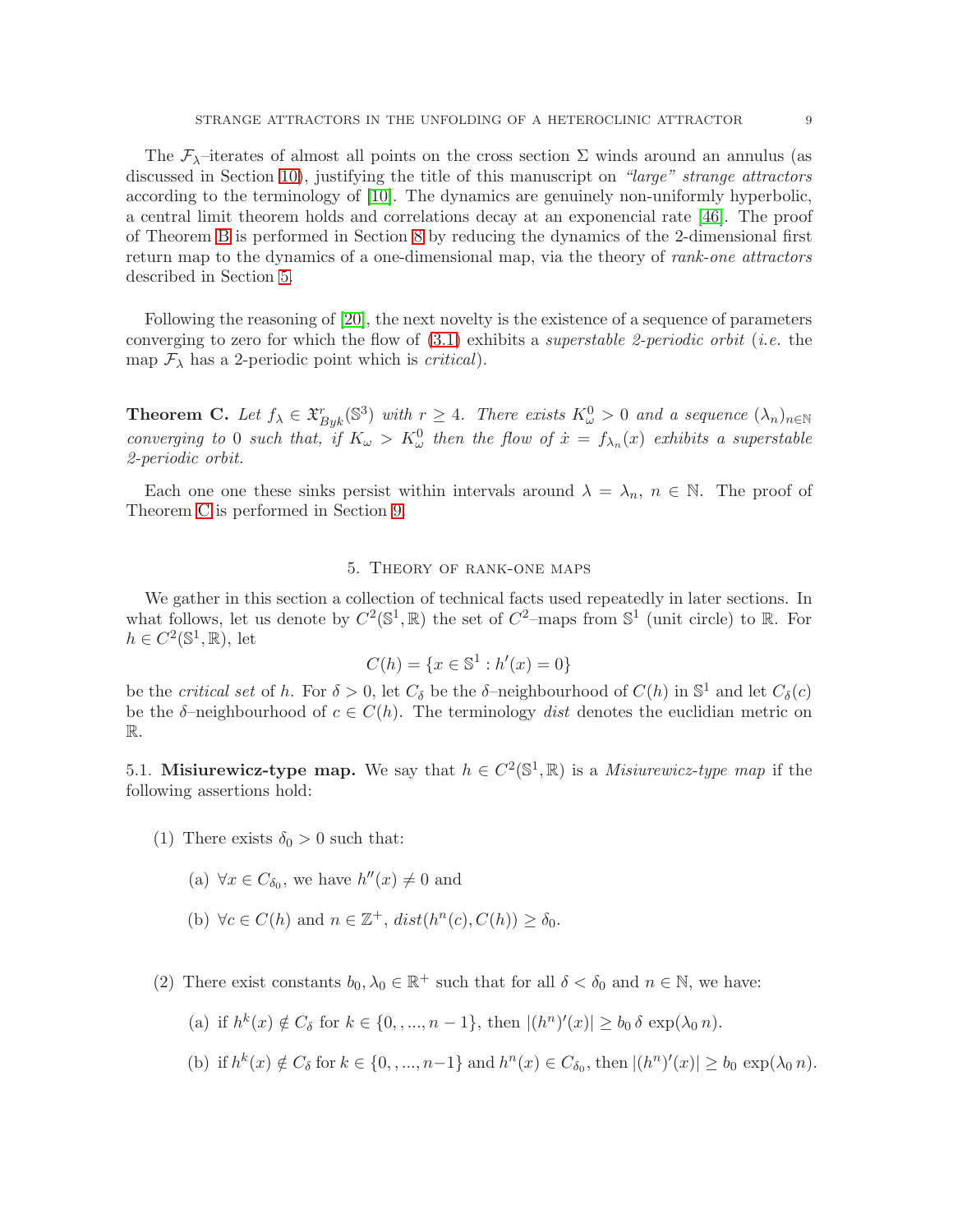For  $\delta > 0$ , the set  $\mathbb{S}^1$  may be divided into two regions:  $C_{\delta}$  and  $\mathbb{S}^1 \backslash C_{\delta}$ . In  $\mathbb{S}^1 \backslash C_{\delta}$ , h is essentially uniformly expanding; in  $C_{\delta} \backslash C$ , although  $|h'(x)|$  is small, the orbit of x does not return to  $C_{\delta}$  until its derivative has regained an amount of exponential growth. This kind of maps is a slight generalisation of those studied by Misiurewicz [\[27\]](#page-24-20).



FIGURE 1. Example of a Misiurewicz-type map  $h : \mathbb{S}^1 \to \mathbb{R}$ . For  $\delta > 0$ , the set  $C_{\delta}$  is a neighbourhood of the set of critical points  $C$ . These maps are among the simplest examples with non-uniform expansion.

<span id="page-9-0"></span>5.2. Rank-one maps. Let  $M = \mathbb{S}^1 \times [0,1]$ , induced with the usual topology. We consider the two-parameter family of maps  $F_{(a,b)}: M \to M$ , where  $a \in [0,2\pi]$  where 0 and  $2\pi$  are identified, and  $b \in \mathbb{R}$  is a scalar. Let  $B_0 \subset \mathbb{R} \setminus \{0\}$  with 0 as an accumulation point. Rank-one theory asks the following hypotheses:

- **(H1) Regularity conditions:** (1) For each  $b \in B_0$ , the function  $(x, y, a) \mapsto F_{(a,b)}$  is at least  $C^3$ -smooth.
	- (2) Each map  $F_{(a,b)}$  is an embedding of M into itself.
	- (3) There exists  $k \in \mathbb{R}^+$  independent of a and b such that for all  $a \in [0, 2\pi]$ ,  $b \in B_0$ and  $(x_1, y_1), (x_2, y_2) \in M$ , we have:

$$
\frac{|\det DF_{(a,b)}(x_1, y_1)|}{|\det DF_{(a,b)}(x_2, y_2)|} \leq k.
$$

(H2) Existence of a singular limit: For  $a \in [0, 2\pi]$ , there exists a map

$$
F_{(a,0)} : M \to \mathbb{S}^1 \times \{0\}
$$

such that the following property holds: for every  $(x, y) \in M$  and  $a \in [0, 2\pi]$ , we have

$$
\lim_{b \to 0} F_{(a,b)}(x, y) = F_{(a,0)}(x, y).
$$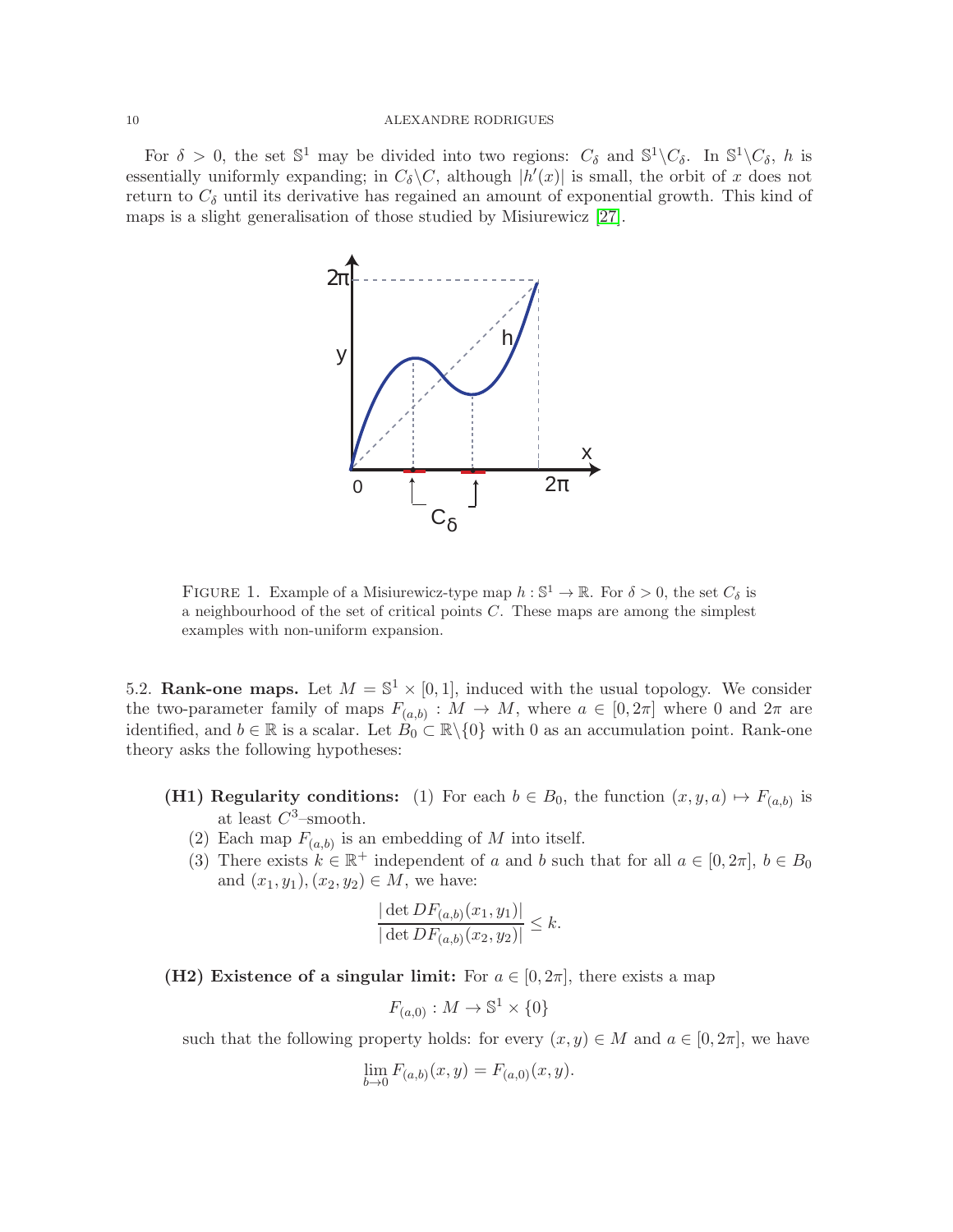- (H3)  $C^3$ -convergence to the singular limit: For every choice of  $a \in [0, 2\pi]$ , the maps  $(x, y, a) \mapsto F_{(a,b)}$  converge in the  $C^3$ -topology to  $(x, y, a) \mapsto F_{(a,0)}$  on  $M \times [0, 2\pi]$ as b goes to zero.
- (H4) Existence of a sufficiently expanding map within the singular limit: There exists  $a^* \in [0, 2\pi]$  such that  $h_{a^*}(x) \equiv F_{(a^*,0)}(x,0)$  is a Misiurewicz-type map (see Subsection [5.1\)](#page-8-2).
- (H5) Parameter transversality: Let  $C_{a^*}$  denote the critical set of a Misiurewicztype map  $h_{a^*}$ . For each  $x \in C_{a^*}$ , let  $p = h_{a^*}(x)$ , and let  $x(\tilde{a})$  and  $p(\tilde{a})$  denote the continuations of x and p, respectively, as the parameter a varies around  $a^*$ . The point  $p(\tilde{a})$  is the unique point such that  $p(\tilde{a})$  and p have identical symbolic itineraries under  $h_{a^*}$  and  $h_{\tilde{a}}$ , respectively. We have:

$$
\frac{d}{da}h_{\tilde{a}}(x(\tilde{a}))|_{a=a^*} \neq \frac{d}{da}p(\tilde{a})|_{a=a^*}.
$$

(H6) Nondegeneracy at turns: For each  $x \in C_{a^*}$ , we have

$$
\frac{d}{dy}F_{(a^*,0)}(x,y)|_{y=0} \neq 0.
$$

- (H7) Conditions for mixing: If  $J_1, \ldots, J_r$  are the intervals of monotonicity of a Misiurewicz-type map  $h_{a^*}$ , then:
	- (1)  $\exp(\lambda_0/3) > 2$  (see the meaning of  $\lambda_0$  in Subsection [5.1\)](#page-8-2) and
	- (2) if  $Q = (q_{im})$  is the matrix of all possible transitions defined by:

$$
\begin{cases} 1 & \text{if } J_m \subset h_{a^*}(J_i) \\ 0 & \text{otherwise,} \end{cases}
$$

then there exists  $N \in \mathbb{N}$  such that  $Q^N > 0$  (*i.e.* all entries of the matrix  $Q^N$ , endowed with the usual product, are positive).

Definition 2. Identifying  $\mathbb{S}^1 \times \{0\}$  with  $\mathbb{S}^1$ , we refer to  $F_{(a,0)}$  the restriction  $h_a : \mathbb{S}^1 \to \mathbb{S}^1$ defined by  $h_a(x) = F_{(a,0)}(x,0)$  as the *singular limit* of  $F_{(a,b)}$  (see (**H4**)).

5.3. Q. Wang and L.-S. Young's reduction. For attractors with strong dissipation and one direction of instability, Wang and Young conditions  $(H1)$ – $(H7)$  are relatively simple and checkable; when satisfied, they guarantee the existence of strange attractors with a package of statistical and geometric properties as follows:

<span id="page-10-0"></span>**Theorem 5.1** ([\[46\]](#page-24-6), adapted). Suppose the family  $F_{(a,b)}$  satisfies  $(H1)$ – $(H7)$ . Then, for all sufficiently small  $b \in B_0$ , there exists a subset  $\Delta \subset [0, 2\pi]$  with positive Lebesgue measure such that for  $a \in \Delta$ , the map  $F_{(a,b)}$  admits an irreducible strange attractor  $\Omega \subset \Omega$  that supports a unique ergodic SRB measure  $\nu$ . The orbit of Lebesgue almost all points in  $\tilde{\Omega}$  has positive  $Lyapunov$  exponent and is asymptotically distributed according to  $\nu$ .

In contrast to earlier results, the theory in [\[45,](#page-24-5) [46,](#page-24-6) [47\]](#page-24-7) is generic, in the sense that the conditions under which it holds rely only to certain general characteristics of the maps and not to specific formulas or contexts.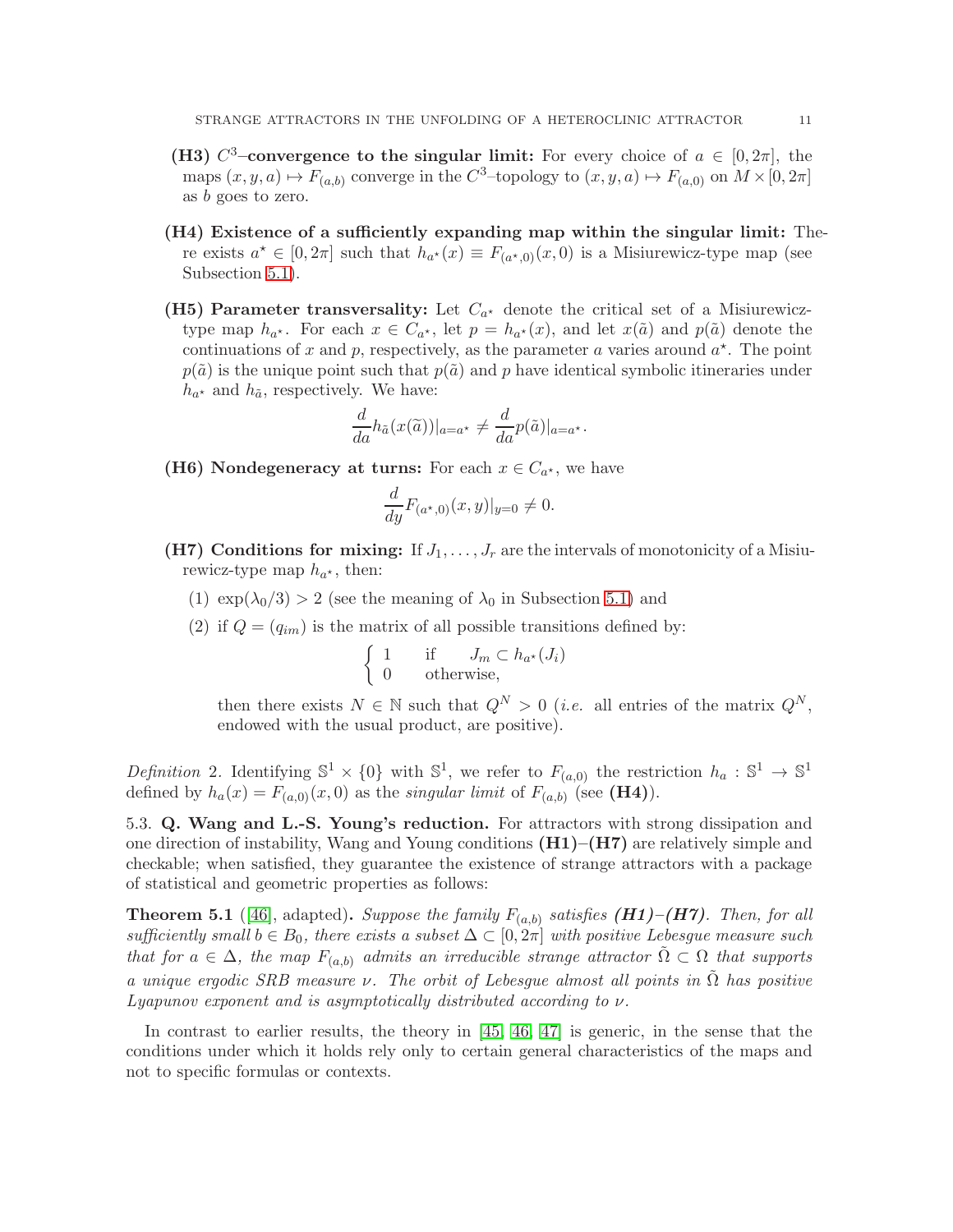#### 6. Local and transition maps

<span id="page-11-0"></span>In this section we will analyze the dynamics near the network  $\Gamma$  through local maps, after selecting appropriate coordinates in neighborhoods of the saddle-foci  $O_1$  and  $O_2$ .

6.1. Local coordinates. In order to describe the dynamics around the Bykov cycles of  $\Gamma$ , we use the local coordinates near the equilibria  $O_1$  and  $O_2$  introduced in [\[24\]](#page-23-13). See also Ovsyannikov and Shilnikov [\[33\]](#page-24-4).

In these coordinates, we consider cylindrical neighbourhoods  $V_1$  and  $V_2$  in  $\mathbb{R}^3$  of  $O_1$  and  $O_2$ , respectively, of radius  $\rho = \varepsilon > 0$  and height  $z = 2\varepsilon$ . After a linear rescaling of the variables, we may also assume that  $\varepsilon = 1$ . Their boundaries consist of three components: the cylinder wall parametrised by  $x \in \mathbb{R} \pmod{2\pi}$  and  $|y| \leq 1$  with the usual cover

$$
(x, y) \mapsto (1, x, y) = (\rho, \theta, z)
$$

and two discs, the top and bottom of the cylinder. We take polar coverings of these disks

$$
(r, \varphi) \mapsto (r, \varphi, \pm 1) = (\rho, \theta, z)
$$

where  $0 \le r \le 1$  and  $\varphi \in \mathbb{R}$  (mod  $2\pi$ ). The local stable manifold of  $O_1$ ,  $W^s(O_1)$ , corresponds to the circle parametrised by  $y = 0$ . In  $V_1$  we use the following terminology:

- In( $O_1$ ), the cylinder wall of  $V_1$ , consisting of points that go inside  $V_1$  in positive time;
- Out( $O_1$ ), the top and bottom of  $V_1$ , consisting of points that go outside  $V_1$  in positive time.

We denote by  $\text{In}^+(O_1)$  the upper part of the cylinder, parametrised by  $(x, y)$ ,  $y \in [0, 1]$  and by In<sup> $-(O_1)$ </sup> its lower part.

The cross-sections obtained for the linearisation around  $O_2$  are dual to these. The set  $W<sup>s</sup>(O<sub>2</sub>)$  is the z-axis intersecting the top and bottom of the cylinder  $V<sub>2</sub>$  at the origin of its coordinates. The set  $W^u(O_2)$  is parametrised by  $z = 0$ , and we use:

- In( $O_2$ ), the top and bottom of  $V_2$ , consisting of points that go inside  $V_2$  in positive time;
- Out( $O_2$ ), the cylinder wall of  $V_2$ , consisting of points that go inside  $V_2$  in negative time, with  $Out^+(O_2)$  denoting its upper part, parametrised by  $(x, y), y \in [0, 1]$  and  $Out^-(O_2)$  its lower part.

We will denote by  $W^u_{loc}(O_2)$  the portion of  $W^u(O_2)$  that goes from  $O_2$  up to  $In(O_1)$  not intersecting the interior of V and by  $W^s_{\text{loc}}(O_1)$  the portion of  $W^s(O_1)$  outside  $V_2$  that goes directly from  $Out(O_2)$  into  $O_1$ . The flow is transverse to these cross-sections and the boundaries of  $V_1$  and of  $V_2$  may be written as the closure of In( $O_1$ ) $\cup$ Out( $O_1$ ) and In( $O_2$ ) $\cup$ Out( $O_2$ ), respectively. The orientation of the angular coordinate near  $O_2$  is chosen to be compatible with that the direction induced by Hypothesis  $(P4)$  and  $(P5)$ .

6.2. Local maps near the saddle-foci. Following [\[13\]](#page-23-20), the trajectory of a point  $(x, y)$  with  $y > 0$  in In<sup>+</sup>(O<sub>1</sub>), leaves  $V_1$  at Out(O<sub>1</sub>) at

<span id="page-11-1"></span>
$$
\mathcal{L}_1(x,y) = \left(y^{\delta_1} + S_1(x,y;\lambda), -\frac{\omega_1 \ln y}{E_1} + x + S_2(x,y;\lambda)\right) = (r,\varphi),\tag{6.1}
$$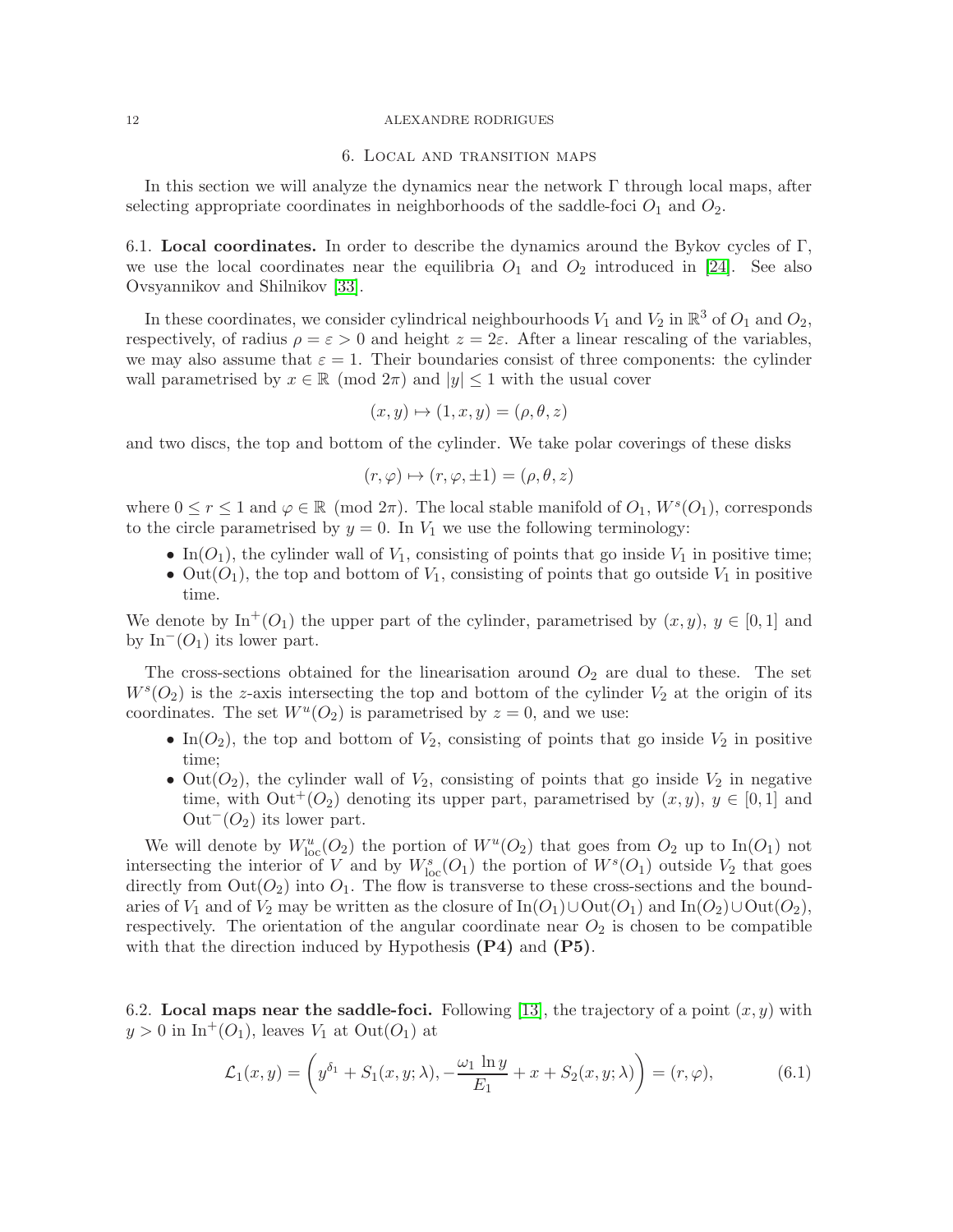where  $S_1$  and  $S_2$  are smooth functions which depend on  $\lambda$  and satisfy:

<span id="page-12-1"></span><span id="page-12-0"></span>
$$
\left| \frac{\partial^{k+l+m}}{\partial x^k \partial y^l \partial \lambda^m} S_i(x, y; \lambda) \right| \le C y^{\delta_1 + \sigma - l},\tag{6.2}
$$

and C and  $\sigma$  are positive constants and k, l, m are non-negative integers. Similarly, a point  $(r,\varphi)$  in  $\mathop{\mathrm{In}}\nolimits(O_2)\backslash W^s_{\mathrm{loc}}(O_2),$  leaves  $V_2$  at  $\mathop{\mathrm{Out}}\nolimits(O_2)$  at

$$
\mathcal{L}_2(r,\varphi) = \left(-\frac{\omega_2 \ln r}{E_2} + \varphi + R_1(r,\varphi;\lambda), r^{\delta_2} + R_2(r,\varphi;\lambda)\right) = (x,y) \tag{6.3}
$$

where  $R_1$  and  $R_2$  satisfy a condition similar to [\(6.2\)](#page-12-0). The terms  $S_1$ ,  $S_2$ ,  $R_1$ ,  $R_2$  correspond to asymptotically small terms that vanish when the radial components  $y$  and  $r$  go to zero.

6.3. The transitions. The coordinates on  $V_1$  and  $V_2$  are chosen so that  $[O_1 \rightarrow O_2]$  connects points with  $z > 0$  (resp.  $z < 0$ ) in  $V_1$  to points with  $z > 0$  (resp.  $z < 0$ ) in  $V_2$ . Points in  $Out(O_1) \setminus W^u_{loc}(O_1)$  near  $W^u(O_1)$  are mapped into  $In(O_2)$  along a flow-box around each of the connections  $[O_1 \rightarrow O_2]$ . We will assume that the transition

$$
\Psi_{1\to 2}
$$
: Out( $O_1$ )  $\to$  In( $O_2$ )

does not depend on  $\lambda$  and is the Identity map, a choice compatible with hypothesis (P4) and **(P5)**. Denote by  $\eta$  the map

$$
\eta = \mathcal{L}_2 \circ \Psi_{1 \to 2} \circ \mathcal{L}_1: \quad \text{In}(O_1) \quad \to \quad \text{Out}(O_2).
$$

From  $(6.1)$  and  $(6.3)$ , omitting high order terms in y and r, we infer that, in local coordinates, for  $y > 0$  we have

<span id="page-12-3"></span>
$$
\eta(x, y) = \left(x - K_{\omega} \log y \quad (\text{mod } 2\pi), y^{\delta}\right) \tag{6.4}
$$

with

$$
\delta = \delta_1 \delta_2 > 1
$$
 and  $K_{\omega} = \frac{C_1 \omega_2 + E_2 \omega_1}{E_1 E_2} > 0.$  (6.5)



<span id="page-12-2"></span>FIGURE 2. Illustration of the transition map  $\Psi_{2\to1}$  from  $Out(O_2)$  to In( $O_1$ ). The graph of  $\Phi_2(x,0)$  may be seen as the first hit of  $W^u(O_2)$  to In $(O_1)$ .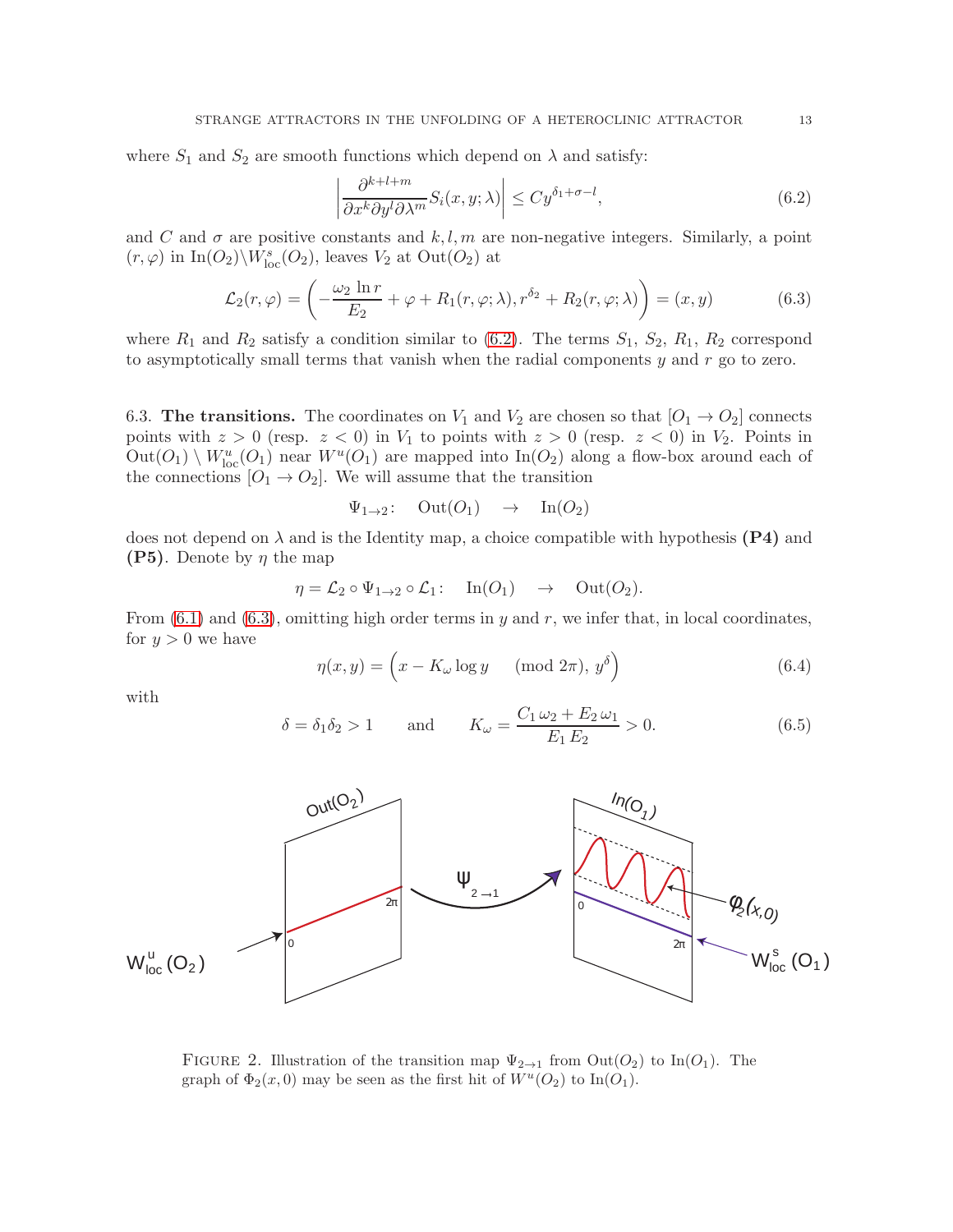If  $y < 0$ , solutions that are not trapped by the stable manifold of  $O_1$ , enter in In( $O_1$ ) after some positive time. Using (P7) and (P8), for  $\lambda \in [0, \lambda_1]$ , we still have a well defined transition map

<span id="page-13-2"></span>
$$
\Psi_{2\to 1}^\lambda : \mathrm{Out}(O_2) \to \mathrm{In}(O_1)
$$

that depends on the parameter  $\lambda$ , given by (see (P8)):

$$
\Psi_{2\to 1}^{\lambda}(x, y) = (x + \xi + \lambda \Phi_1(x, y), y + \lambda \Phi_2(x, y)). \tag{6.6}
$$

To simplify the notation, in what follows we will sometimes drop the subscript  $\lambda$ , unless there is some of misunderstanding. By (P8), one knows that  $\ln \Phi_2(x, 0)$  has a finite number of nondegerate critical points – see Figure [2.](#page-12-2) Hereafter, let us collect them as  $\{c^{(1)}, \ldots, c^{(q)}\}$ where  $q \in \mathbb{N}$ ,  $c^{(i)} < c^{(i+1)}$  for  $i \in \{1, ..., q\}$  and  $c^{(q+1)} \equiv c^{(1)}$ .

### 7. Proof of Theorem [A](#page-7-1)

<span id="page-13-0"></span>The proof of Theorem [A](#page-7-1) is straightforward by composing the local and global maps constructed in Section [6.](#page-11-0) Let

$$
\mathcal{F}_{\lambda} = \eta \circ \Psi_{2 \to 1}^{\lambda} =: \quad \mathcal{D} \subset \text{Out}(O_2) \quad \to \quad \mathcal{D} \subset \text{Out}(O_2) \tag{7.1}
$$

be the first return map to D, where  $\mathcal{D} \subset \Sigma = \mathrm{Out}(O_2)$  is the set of initial conditions  $(x, y) \in Out(O_2)$  whose solution returns to  $Out(O_2)$ . Up to high order terms, composing  $\eta$ [\(6.4\)](#page-12-3) with  $\Psi_{2\to 1}^{\lambda}$  [\(6.6\)](#page-13-2), the analytic expression of  $\mathcal{F}_{\lambda}$  is given by:

$$
\mathcal{F}_{\lambda}(x,y) = \left[ x + \xi + \lambda \Phi_1(x,y) - K_{\omega} \ln(y + \lambda \Phi_2(x,y)) \pmod{2\pi}, \ (y + \lambda \Phi_2(x,y))^{\delta} \right]
$$
  
= 
$$
\left( \mathcal{F}_{\lambda}^1(x,y), \mathcal{F}_{\lambda}^2(x,y) \right)
$$

The approximation of  $\mathcal{F}_{\lambda}$  may be performed in a  $C^3$ -norm since the local maps  $\mathcal{L}_1$  and  $\mathcal{L}_2$ may be taken to be  $C^{r-1}$  ( $r \geq 4$  is the class of differentiability of the initial vector field) and the global maps are assumed to be  $C^3$ -embeddings.

*Remark* 7.1. When  $\lambda = 0$ , we may write (for  $y > 0$ ):

$$
\mathcal{F}_0(x, y) = (x + \xi - K_\omega \ln y \pmod{2\pi}, \ y^\delta).
$$

This means that the  $y$ -component is contracting and thus the dynamics is governed by the x-component (circle maps). This is consistent to the fact that the network  $\Gamma$  is asymptotically stable (Lemma [3.1\)](#page-5-1). Notice that the remaining theory does not hold for  $\lambda = 0$  due to the change of coordinates [\(8.1\)](#page-14-0).

#### 8. Proof of Theorem [B](#page-7-2)

<span id="page-13-1"></span>8.1. Insight into the reasoning. In the proof of Theorem [B,](#page-7-2) we transform the map  $\mathcal{F}_{\lambda}$ into a two-parameter family of embeddings  $\mathcal{F}_{(a,b)}$  satisfying the Hypotheses (H1)–(H7) of [\[46\]](#page-24-6) (revisited in Subsection [5.2\)](#page-9-0). For a given parameter  $a \in [0, 2\pi]$ , we construct a sequence  $(b_n)_n$  of  $\lambda$ -values such that the singular limit is well defined. If this one-dimensional map has certain "good" properties, then some of them can be passed back to the 2-dimensional system  $(b > 0)$ . They in turn allow us to prove results on strange attractors for a positive Lebesgue measure set of  $\lambda$ . Our reasoning is similar to the one used in Section 3 of [\[44\]](#page-24-15).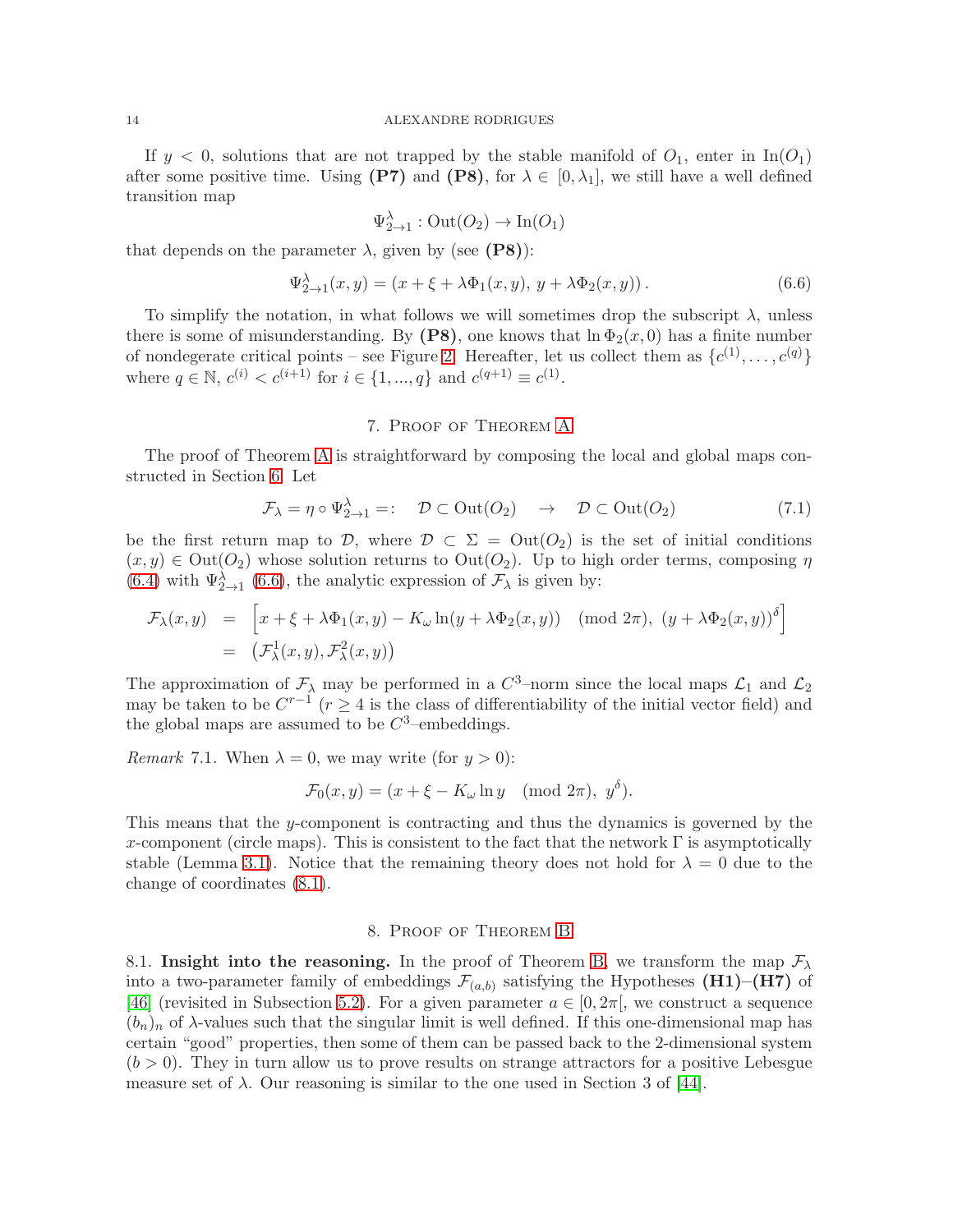<span id="page-14-1"></span>8.2. Change of coordinates. For  $\lambda \in [0, \lambda_1]$  fixed and  $(x, y) \in \text{Out}(O_2)$ , let us make the following change of coordinates:

<span id="page-14-0"></span>
$$
\overline{x} \mapsto x \quad \text{and} \quad \overline{y} \mapsto \frac{y}{\lambda}.\tag{8.1}
$$

Taking into account that:

$$
\mathcal{F}_{\lambda}^{1}(x, y) = x + \xi + \lambda \Phi_{1}(x, y) - K_{\omega} \ln(y + \lambda \Phi_{2}(x, y)) \pmod{2\pi}
$$
\n
$$
= x + \xi + \lambda \Phi_{1}(x, y) - K_{\omega} \ln\left[\lambda \left(\frac{y}{\lambda} + \Phi_{2}(x, y)\right)\right] \pmod{2\pi}
$$
\n
$$
= x + \xi + \lambda \Phi_{1}(x, y) - K_{\omega} \ln \lambda - K_{\omega} \ln\left[\left(\frac{y}{\lambda} + \Phi_{2}(x, y)\right)\right] \pmod{2\pi}
$$

and

$$
\mathcal{F}^2_\lambda(x,y) = (y + \lambda \Phi_2(x,y))^\delta = \lambda^\delta \left(\frac{y}{\lambda} + \Phi_2(x,y)\right)^\delta,
$$

we may write:

$$
\mathcal{F}^1_\lambda(x,\overline{y}) = x + \xi + \lambda \Phi_1(x,\overline{y}) - K_\omega \ln \lambda - K_\omega \ln [(\overline{y} + \Phi_2(x,\overline{y}))] \pmod{2\pi}
$$
  

$$
\mathcal{F}^2_\lambda(x,\overline{y}) = \lambda^{\delta-1} (\overline{y} + \Phi_2(x,\overline{y}))^\delta.
$$

8.3. Reduction to a singular limit. In this subsection, we compute the singular limit of  $\mathcal{F}_{\lambda}$  written in the coordinates  $(x, \overline{y})$  studied in Subsection [8.2,](#page-14-1) for  $\lambda \in ]0, \lambda_1[$ . Let  $k : \mathbb{R}^+ \to \mathbb{R}$ be the invertible map defined by

$$
k(x) = -K_{\omega} \ln(x),
$$

whose graph is depicted in Figure [3.](#page-15-0) Define now the decreasing sequence  $(\lambda_n)_n$  such that, for all  $n \in \mathbb{N}$ , we have:

- (1)  $\lambda_n \in ]0, \lambda_1[$  and
- (2)  $k(\lambda_n) \equiv 0 \pmod{2\pi}$ .

Since k is an invertible map, for  $a \in \mathbb{S}^1 \equiv [0, 2\pi]$  fixed and  $n \ge n_0 \in \mathbb{N}$ , let

<span id="page-14-2"></span>
$$
\lambda_{(a,n)} = k^{-1}(k(\lambda_n) + a) \in ]0, \lambda_1[,
$$
\n(8.2)

as shown in Figure [3.](#page-15-0) It is immediate to check that:

$$
k\left(\lambda_{(a,n)}\right) = -K_{\omega}\ln(\lambda_n) + a = a \pmod{2\pi}.
$$
\n(8.3)

The following proposition establishes the convergence of the map  $\mathcal{F}_{\lambda_{(n,a)}}$  to a singular limit as  $n \to +\infty$ , ( $\|\star\|_{\mathbf{C}^r}$  represents the norm in the C<sup>r</sup>-topology for  $r \geq 2$ ):

<span id="page-14-3"></span>Lemma 8.1. The following equality holds:

$$
\lim_{n \in \mathbb{N}} \|\mathcal{F}_{\lambda_{(n,a)}}(x,\overline{y}) - (h_a(x,\overline{y}),\boldsymbol{0})\|_{\mathcal{C}^3} = 0
$$

where **0** is the null map and

<span id="page-14-4"></span>
$$
h_a(x,\overline{y}) = x + a - K_{\omega} \ln(\overline{y} + \Phi_2(x,\overline{y})) + \xi.
$$
 (8.4)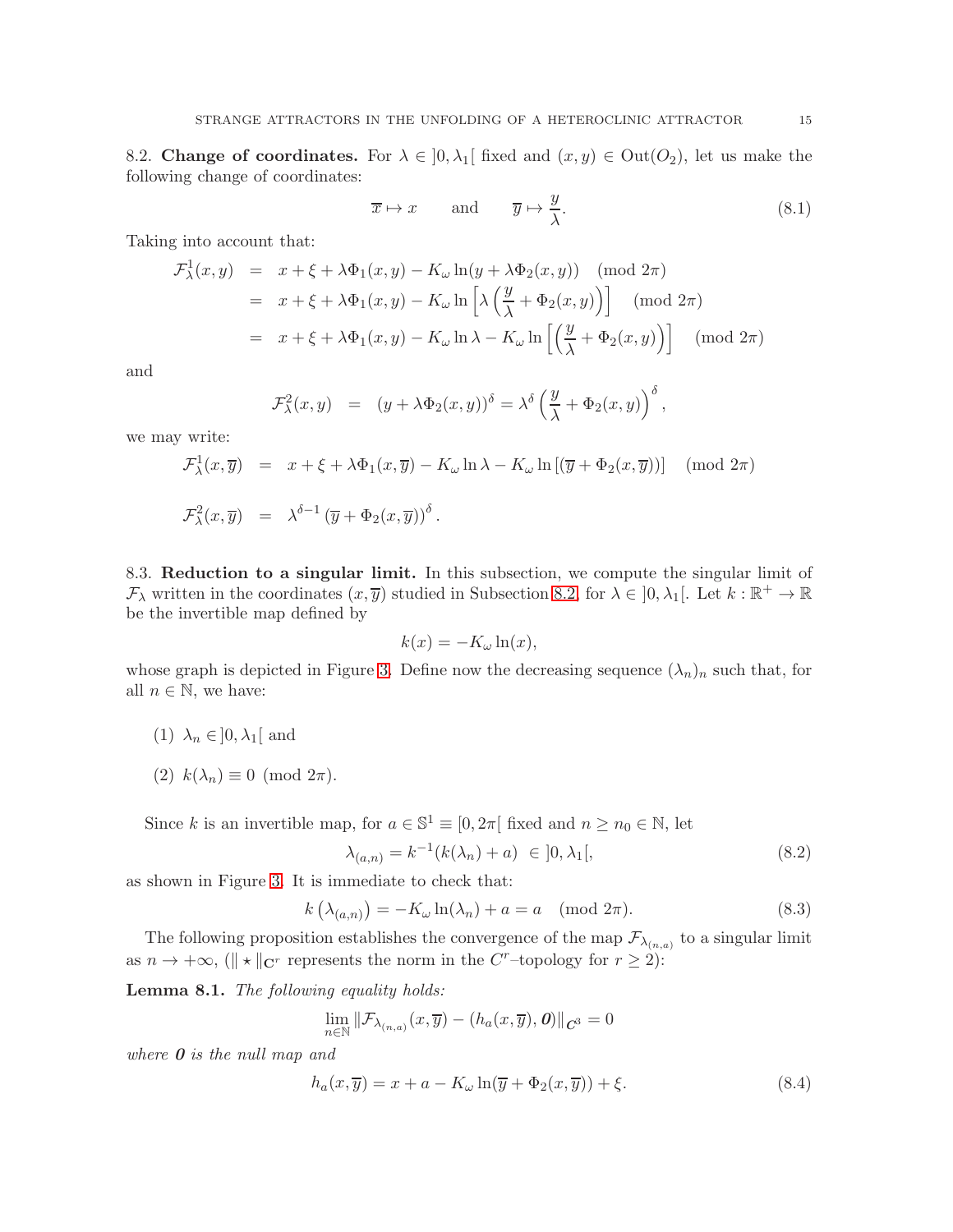

<span id="page-15-0"></span>FIGURE 3. Graph of  $k(x) = -K_{\omega} \ln(x)$  and illustration of the sequences  $(\lambda_n)_n$  and  $(\lambda_{(n,a)})_n$  for a fixed  $a \in [0, 2\pi]$ .

Proof. Using  $(8.3)$ , note that

$$
\mathcal{F}^1_{\lambda_{(n,a)}}(x,\overline{y}) = x + \xi + \lambda_{(n,a)}\Phi_1(x,\overline{y}) - K_\omega \ln \lambda_{(n,a)} - K_\omega \ln \left[ (\overline{y} + \Phi_2(x,\overline{y})) \right] \pmod{2\pi}
$$
  
=  $x + \xi + \lambda_{(n,a)}\Phi_1(x,\overline{y}) + a - K_\omega \ln \left[ (\overline{y} + \Phi_2(x,\overline{y})) \right] \pmod{2\pi}$ 

and

$$
\mathcal{F}^2_{\lambda_{(n,a)}}(x,\overline{y})\ =\ \lambda_{(n,a)}^{\quad \delta-1}\left(\overline{y}+\Phi_2(x,\overline{y})\right)^\delta.
$$

Therefore, since  $\lim_{n \in \mathbb{N}} \lambda_{(n,a)} = 0$  we may write:

$$
\lim_{n \in \mathbb{N}} \mathcal{F}^1_{\lambda_{(n,a)}}(x,\overline{y}) = x + \xi + a - K_\omega \ln\left[ (\Phi_2(x,0)) \right] \pmod{2\pi}
$$

and

$$
\lim_{n \in \mathbb{N}} \mathcal{F}^2_{\lambda_{(n,a)}}(x,\overline{y}) = 0,
$$

and we get the result.

<span id="page-15-1"></span>Remark 8.2. The map  $h_a(x) = x + \xi + a - K_{\omega} \ln \Phi_2(x,0) \equiv \mathcal{F}^1_{\lambda_{(n,a)}}(x,0)$  has finitely many nondegenerate critical points (by Hypothesis (P8)).

 $\hfill \square$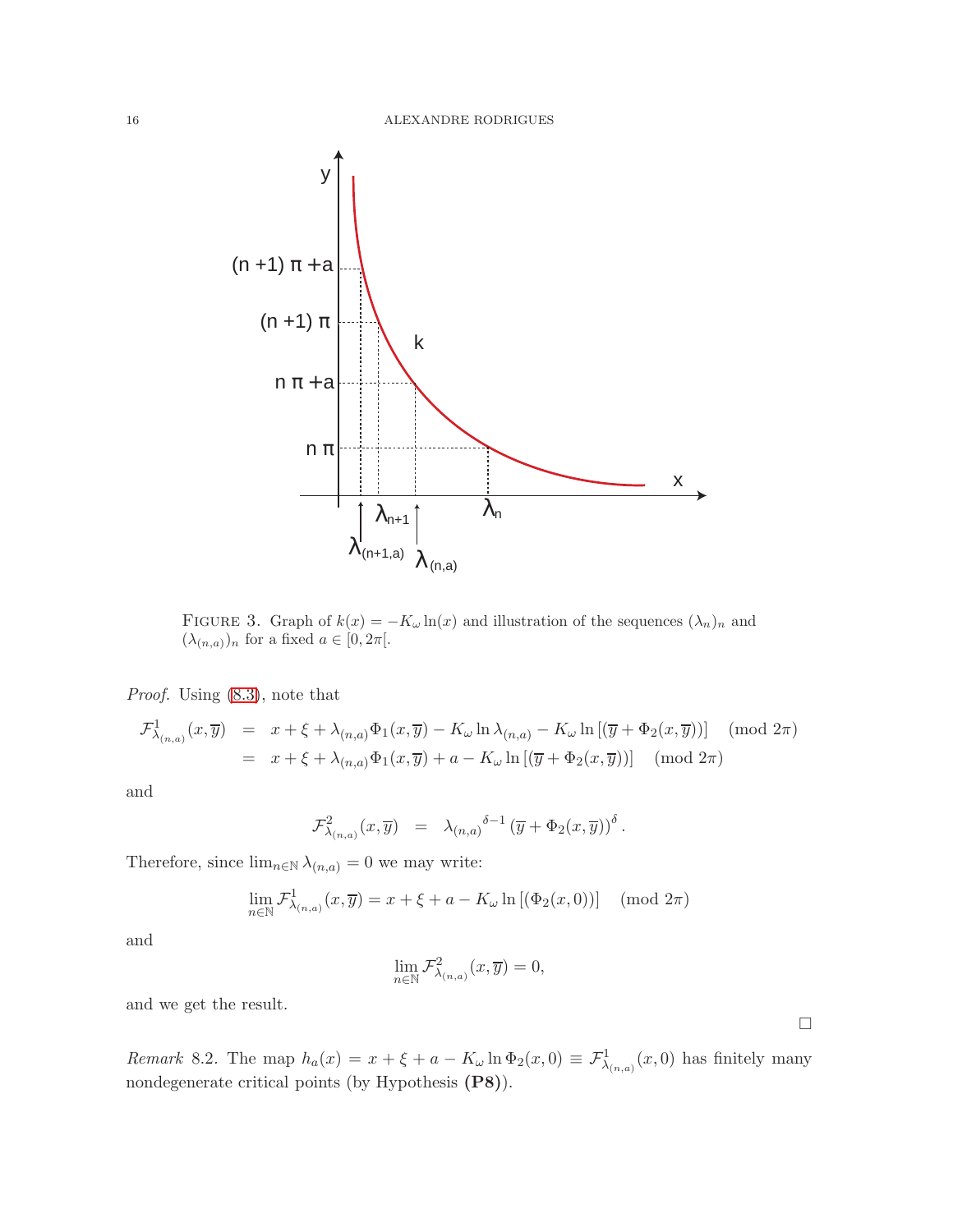<span id="page-16-1"></span>8.4. Verification of the hypotheses of the theory of rank-one maps. We show that the family of flow-induced maps  $\mathcal{F}_{\lambda_{(n,a)}} \equiv \mathcal{F}_{(a,\lambda_{(n,a)})}$ ,  $a \in \mathbb{S}^1$  and  $n \geq n_0$ , satisfies Hypotheses (H1)–(H7) stated in Subsection [5.2.](#page-9-0) Since our starting point is an attracting network for  $\lambda = 0$  (cf. Lemma [3.1\)](#page-5-1), the *absorbing sets* defined in Subsection 2.4 of [\[46\]](#page-24-6) are automatic here.

 $(H1)$ : The first two items are immediate. We establish the distortion bound  $(H1)(3)$ by studying local maps and global maps separately. Direct computation using [\(6.4\)](#page-12-3) and [\(6.6\)](#page-13-2), implies that for every  $\lambda \in (0, \lambda_1)$  and  $(x, \overline{y}) \in \text{Out}(O_2)$ , one gets:

$$
D\Psi_{2\rightarrow 1}^{\lambda}(x,\overline{y})=\left(\begin{array}{cc} 1+\lambda\dfrac{\partial\Phi_1(x,\overline{y})}{\partial x} & \lambda\dfrac{\partial\Phi_1(x,\overline{y})}{\partial y} \\ \\ \lambda\dfrac{\partial\Phi_2(x,\overline{y})}{\partial x} & 1+\lambda\dfrac{\partial\Phi_2(x,\overline{y})}{\partial y} \end{array}\right)
$$

and

$$
D\eta(x,y) = \begin{pmatrix} 1 & \frac{-K_{\omega}}{y} \\ 0 & \delta y^{\delta - 1} \end{pmatrix}
$$

Since  $\mathcal{F}_{\lambda} = \eta \circ \Psi_{2 \to 1}^{\lambda}$ , taking  $(X, Y) = \Psi_{2 \to 1}^{\lambda}(x, \overline{y})$ , we may write:

$$
|\det D\mathcal{F}_\lambda(x,\overline{y})| =
$$

$$
= |\det D\eta(X,Y)| \times |\det D\Psi^{\lambda}_{2\to 1}(x,\overline{y})|
$$

$$
= \left| \delta Y^{\delta - 1} \right| \times \left| \left[ \left( 1 + \lambda \frac{\partial \Phi_1(x, \overline{y})}{\partial x} \right) \left( 1 + \lambda \frac{\partial \Phi_2(x, \overline{y})}{\partial y} \right) - \lambda^2 \frac{\partial \Phi_2(x, \overline{y})}{\partial x} \frac{\partial \Phi_1(x, \overline{y})}{\partial x} \right] \right|.
$$

Since  $\delta Y^{\delta-1} > 0$  (by (P8)), we conclude that there exists  $\lambda_2 > 0$  small enough such that:

$$
\forall \lambda \in ]0, \lambda_2[, \qquad |\det D\mathcal{F}_\lambda(x, \overline{y})| \in ]k_1^{-1}, k_1[,
$$

for some  $k_1 > 1$ . This implies that hypothesis  $(H1)(3)$  is satisfied.

(H2) and (H3): These items follow from Lemma [8.1](#page-14-3) where  $b = \lambda_{(n,a)}$ .

The next proposition generalizes the results of Subsections 5.2 and 5.3 of [\[46\]](#page-24-6) and will be used in the sequel.

<span id="page-16-0"></span>**Proposition 8.3** ([\[46,](#page-24-6) [47\]](#page-24-7), adapted). Let  $A : \mathbb{S}^1 \to \mathbb{R}$  be a  $C^3$ -function with nondegenerate critical points. Then there exist  $L_1$  and  $\delta$  depending on A such that if  $L \geq L_1$  and  $B: \mathbb{S}^1 \to \mathbb{R}$ is a  $C^3$  function with  $\|\Psi\|_{\mathbf{C}^2} \leq \delta$  and  $\|B\|_{\mathbf{C}^3} \leq 1$ , then the family of maps

$$
\theta \mapsto \theta + a + L(A(\theta) + B(\theta)), \quad a \in [0, 2\pi], \quad \theta \in \mathbb{S}^1
$$

satisfies  $(H_4)$  and  $(H5)$ . If L is sufficiently large, then Hypothesis  $(H7)$  is also verified.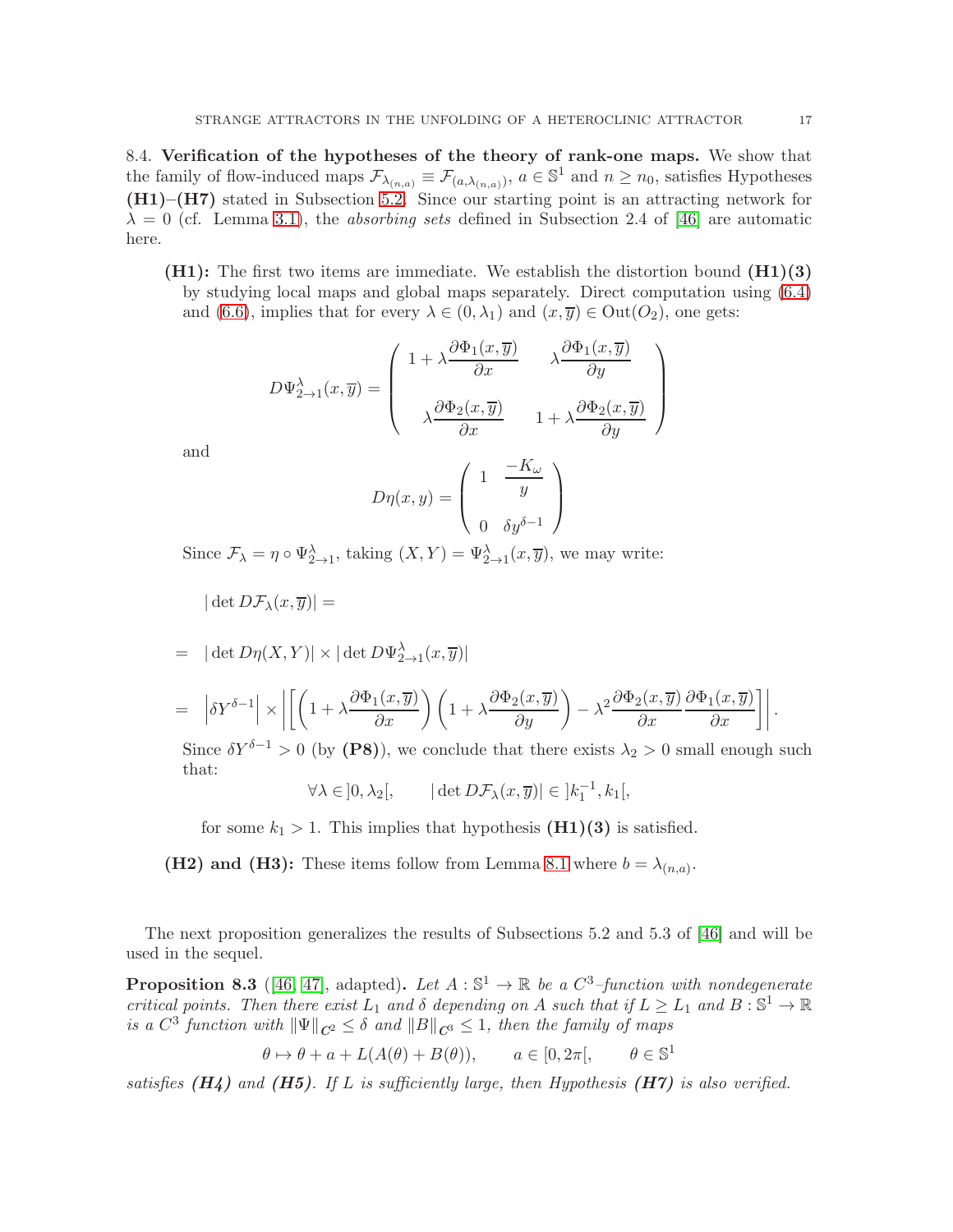(H4) and (H5): These hypotheses are connected with the family of circle maps

$$
h_a: \mathbb{S}^1 \to \mathbb{S}^1
$$

defined in Remark [\(8.2\)](#page-15-1). Taking into account the Proposition [8.3,](#page-16-0) the family

$$
h_a(x) = x + \xi + a + K_{\omega} \log(\Phi_2(x, 0)) \qquad a \in [0, 2\pi[
$$

satisfies Properties (H4) and (H5).

(H6): The computation follows from direct computation using the expression of  $\mathcal{F}^1_\lambda(x,0)$ . Indeed, for each  $x \in C_{a^*}$  (set of critical points of the Misiurewicz-type map  $h_{a^*}$  whose existence is ensured in  $(H4)$ , we have

$$
\frac{d}{dy}\mathcal{F}^{1}_{(a^*,0)}(x,y)|_{y=0} = 1 + K_{\omega} \frac{1 + \frac{\partial \Phi_2(x,y)}{\partial y}|_{y=0}}{1 + \Phi_2(x,y)} \neq 0,
$$

as a consequence of (P8).

(H7): It follows from Proposition [8.3](#page-16-0) if  $K_{\omega}$  is large enough ( $\Rightarrow$  the "big lobe" of [\[41,](#page-24-21) [42\]](#page-24-1) is large enough).

Since the family  $\mathcal{F}_{(a,b)}$  for  $b = \lambda_{(n,a)}$  satisfies (H1)–(H7) of [\[46\]](#page-24-6) (revisited in Theorem [5.1\)](#page-10-0) then, for  $\lambda_0 = \min{\lambda_1, \lambda_2} > 0$ , for  $K_\omega > K_\omega^0$ , there exists a subset  $\tilde{\Delta} \in [0, \lambda_0]$  with positive Lebesgue measure such that for  $\lambda \in \Delta$ , the map  $\mathcal{F}_{\lambda}$  admits a strange attractor

<span id="page-17-1"></span><span id="page-17-0"></span>
$$
\Omega \subset \bigcap_{m=0}^{+\infty} \mathcal{F}_{\lambda}^{m}(\mathcal{D})
$$
\n(8.5)

that supports a unique ergodic SRB measure  $\nu$ . The orbit of Lebesgue almost all points in  $\Omega$ has positive Lyapunov exponent and is asymptotically distributed according to  $\nu$ .

Remark 8.4. From the reasoning of Section 3 of [\[44\]](#page-24-15), we also have:

$$
\liminf_{r \to 0^+} \frac{\text{Leb}\left\{\lambda \in [0, r] : \mathcal{F}_\lambda \text{ has a strange attractor with a SRB measure}\right\}}{r} > 0. \tag{8.6}
$$

where Leb denotes the one-dimensional Lebesgue measure. This means that the existence of strange attractors for  $\mathcal{F}_{\lambda}$  is an *abundant phenomenon* in the terminology of [\[29\]](#page-24-3).

Remark 8.5. Theorem B remains valid if we take into account the high order terms of  $(6.1)$ and [\(6.3\)](#page-12-1). The proof's arguments run along the same lines to those of [\[44\]](#page-24-15).

8.5. Ergodic remark. For the sake of completeness, we decided to add this statistical remark on the article based on the results of [\[50\]](#page-24-22). The dynamical system  $(\mathcal{F}_{\lambda}, \nu)$  has exponential decay of correlations for Hölder continuous observables: given an Hölder exponent  $\eta$ , there exists  $\tau_{\eta}$  < 1 such that for all Holder maps  $\varphi, \psi : \Omega \to \mathbb{R}$  with Hölder exponent  $\eta$ , there exists  $K(\varphi, \psi)$  such that for all  $m \in \mathbb{N}$ , we have:

$$
\left| \int (\varphi \circ \mathcal{F}_{\lambda}^{m}) \psi d\nu - \int \varphi d\nu \int \psi d\nu \right| \leq K(\varphi, \psi) \tau^{m}.
$$

A further analysis is outside the scope of the present work.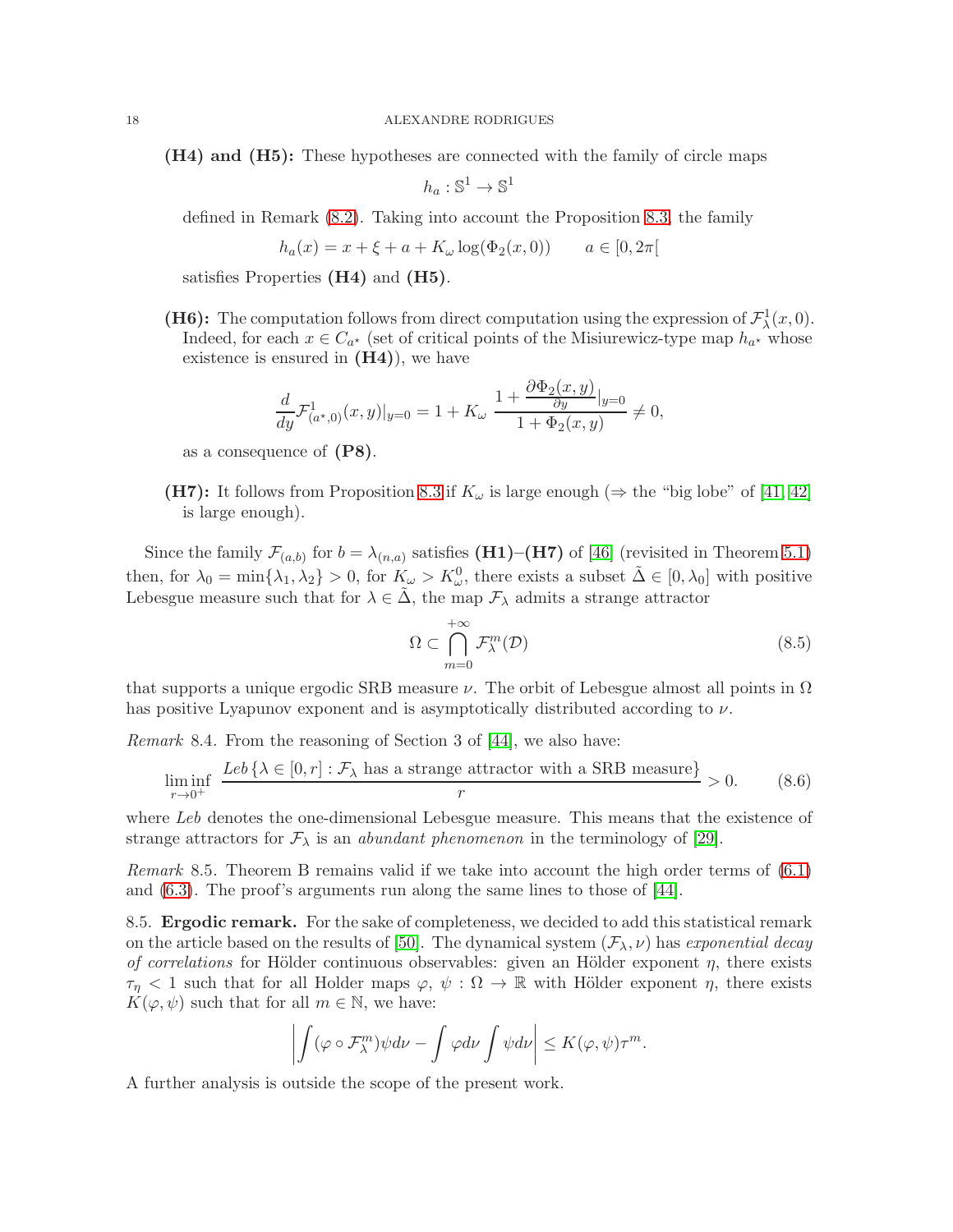### 9. Proof of Theorem [C](#page-8-1)

<span id="page-18-0"></span>In this section, we prove the existence of a superstable sink for a sequence of  $\lambda$ -values for the one-parameter family [\(3.1\)](#page-4-2). For  $q \in \mathbb{N}$  and  $a \in [0, 2\pi]$ , let  $C(h_a) = \{c^{(1)}, ..., c^{(q)}\}$  be the set of critical points of  $h_a$  defined in Remark [8.2.](#page-15-1) As the result of the rank-one theory, for  $\lambda$ small, all points lying in  $\Omega$  (see [\(8.5\)](#page-17-0)) have at least one contracting direction.

Let  $a^* \in [0, 2\pi]$  be such that the limit family  $h_{a^*}$  is a Misiurewicz-type map (see Subsection [8.4\)](#page-16-1). Therefore, from Subsection [5.1,](#page-8-2) we may define the numbers:

 $\delta_0$ : size of the critical set of  $h_{\alpha^*}$ ;

 $\lambda_0$ : logarithmic expansion of the orbits outside the critical set;

 $b_0$ : pre-factor associated to the exponential growth outside the critical set.

For fixed  $\lambda < \lambda_0/5$  and  $\alpha > 0$  small, let  $\Delta(\lambda, \alpha)$  be the set of  $a \in [0, 2\pi]$  for which the following conditions hold for  $c \in C(h_a)$  and  $n \in \mathbb{N}$ :

(CE1): 
$$
dist(h_a^n(c), C(h_a)) \ge \min\{\delta_0/2, 2\exp(-\alpha n)\};
$$
  
\n(CE2):  $|(h_a^n)'(h_a(c))| \ge 2b_0\delta_0 \exp(\lambda n).$ 

These assertions are usually called by  $(\lambda, \alpha)$  Collet-Eickmann conditions. The next technical result says that  $a^*$  is a Lebesgue *density point* of  $\Delta(\lambda, \alpha)$ . This means that, under precise conditions on  $\alpha$  and  $\lambda$ , we may easily find elements  $\hat{a} \in [0, 2\pi]$  for which the  $(\lambda, \alpha)$  Collet-Eickmann conditions are verified.

**Lemma 9.1** ([\[48\]](#page-24-10), adapted). For  $a^* \in [0, 2\pi]$  as above, the following equality holds for fixed  $\lambda < \lambda_0/5$  and  $\alpha > 0$  small:

$$
\liminf_{r \to 0^+} \frac{Leb\{\Delta(\lambda, \alpha) \cap [a^\star, a^\star + r]\}}{r} = 1.
$$

To prove Theorem [C,](#page-8-1) we make use of the following result:

<span id="page-18-1"></span>**Proposition 9.2** ([\[32\]](#page-24-23), adapted). Let  $\{h_a : a \in [0, 2\pi]\}$  be a family of maps as above such that:

- (i) there exists  $a^*$  such that  $h_{a^*}$  is a Misiurewicz-type map;
- (ii)  $[0, 2\pi] \subset h_{a^*}([c^{(i)}, c^{(i+1)}]),$  for all  $i \in \{1, ...q\};$
- (iii)  $\exp(\lambda_0) > \ln 10$ .

Hence, for every  $\alpha > 0$  sufficiently small and every  $\hat{a} \in \Delta(\lambda, \alpha)$  sufficiently close to  $a^*$ , there exists  $(a_n)_{n\in\mathbb{N}}$  converging to  $\hat{a}$  for which  $h_{a_n}$  admits a superstable periodic orbit.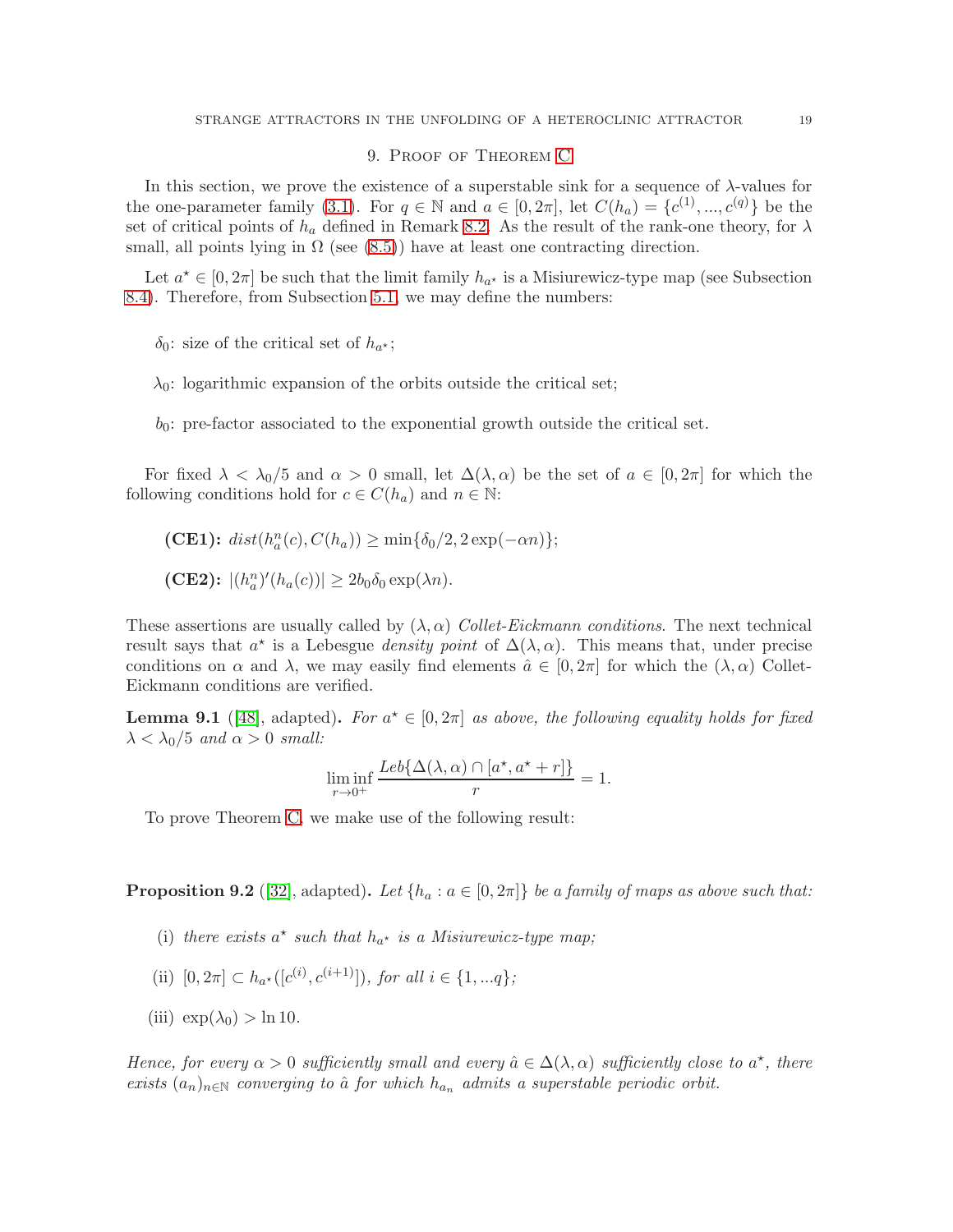

<span id="page-19-1"></span>FIGURE 4. Graph of the map  $h_a$  for  $K_\omega \gg K_\omega^0$  with  $q = 2$  (number of critical points). Indicated is a superstable periodic orbit of period 2 as it contains a critical point.

Taking into account the proof of Theorem [B,](#page-7-2) for  $K_{\omega} > 0$  large enough, we know that conditions (i) – (iii) of Proposition [9.2](#page-18-1) hold. Therefore, we conclude that for every  $\alpha > 0$ small and for every  $\hat{a} \in \Delta(\lambda, \alpha)$  close to  $a^*$ , there exists a sequence  $(a_n)_{n \in \mathbb{N}}$  converging to  $\hat{a}$ for which  $h_{a_n}$  admits a superstable sink. By [\(8.3\)](#page-14-2), for  $n \in \mathbb{N}$ , we have

$$
\lambda_n = \exp\left(\frac{a_n - 2n\pi}{K_\omega}\right).
$$

It is easy to see that  $\lim_{n \to +\infty} \lambda_n = 0$ . For this sequence of values, the flow of  $f_{\lambda_n}$  has a superstable 2-periodic orbit. The way this periodic orbit, which is a critical point for  $h_a$ , is obtained is illustrated in Figure [4.](#page-19-1)

# 10. Mechanism to create rank-one attractors: a geometrical interpretation

<span id="page-19-0"></span>This manuscript serves to make a bridge between the theory of rank-one attractors developed in [\[45,](#page-24-5) [46,](#page-24-6) [47\]](#page-24-7) and the theory of heteroclinic bifurcations involving saddle-foci or periodic solutions [\[22,](#page-23-15) [24,](#page-23-13) [28,](#page-24-13) [30,](#page-24-11) [44,](#page-24-15) [43\]](#page-24-16). In addition, we exhibit a mechanism to construct rotational horseshoes (see §[2.2\)](#page-3-1) and strange attractors. This work may be seen as the natural extension of [\[36\]](#page-24-18), where a two-parameter family of vector fields has been considered to model bifurcations associated to certain unfoldings of Hopf-zero singularities [\[7,](#page-23-2) [15\]](#page-23-3).

In this section, we compare and discuss our results with previous works in the literature. Borrowing the arguments used in [\[36\]](#page-24-18), we may draw, in the first quadrant, two smooth curves, the graphs of  $t_1$  and  $t_2$  drawn in Figure [5,](#page-20-0) such that:

- (1) for all  $\omega \in \mathbb{R}_0^+$ , we have  $t_2(\omega) \le t_1(w)$ ;
- (2) the region below the graph of  $t_2$  corresponds to flows having an invariant and attracting torus with zero topological entropy (attracting invariant torus);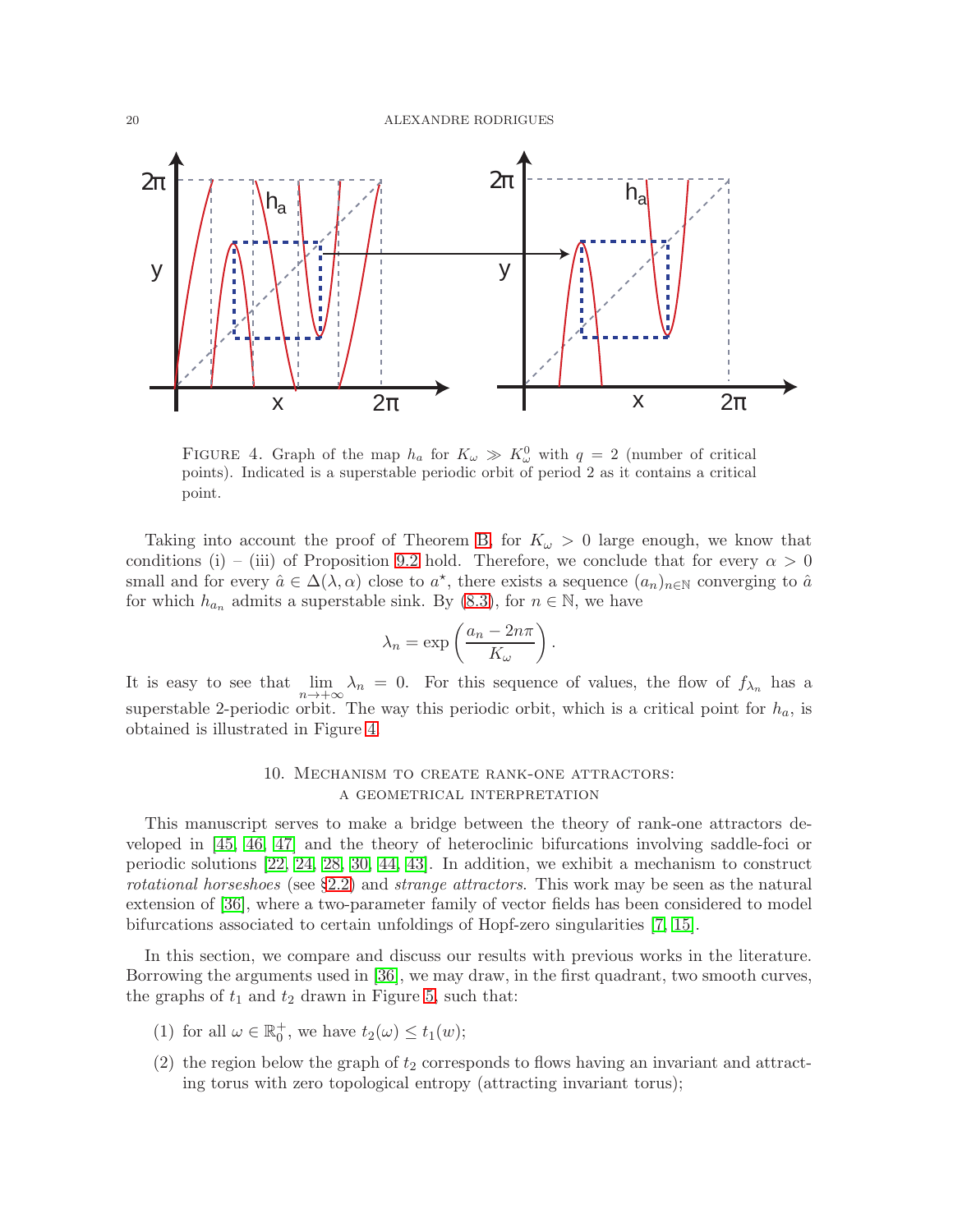

<span id="page-20-0"></span>FIGURE 5. Adapted bifurcation diagram of  $[36]$  for the family  $(3.1)$ : below the graph of  $t_2$ , the dynamics is governed by an attracting invariant 2-dimensional torus. Above the graph of  $t_1$ , one observes rotational horseshoes. In between, rotational horseshoes exist but they may be not observable in numerics; the dynamics is probably dominated either by a sink or bistability between a sink and an attracting torus.

- (3) the region between the graphs of  $t_1$  and  $t_2$  corresponds to flows having rotational horseshoes, which might not be observable in numerical simulations;
- (4) for  $K_{\omega}$  sufficiently large, the region above the graph of  $t_1$  correspond to flows exhibiting strange attractors.

10.1. From an invariant curve to a strange attractor. Forgetting temporarily its connection to equation [\(8.4\)](#page-14-4), we might think of

$$
h_a(x) = x + \xi + a + K_{\omega} \ln(\Phi_2(x, 0)),
$$

 $x \in \mathbb{S}^1$  and  $a \sim -K_\omega \ln \mu \pmod{2\pi}$ , as an abstract circle map. The emergence of this map in the first return map to a Bykov network Γ is expected. The rotation forced by the existence of saddle-foci causes a trajectory to be thrown out in all directions in the associated eigenspace on successive approaches to the equilibria [\[6\]](#page-23-21). Several types of behaviours are known to be typical for  $h_a$ :

- (a): If  $h_a$  is a diffeomorphism, the classical theory of Poincaré and Denjoy may be applied. We point out a resemblance between  $h_a$  and the family of circle maps studied in [\[5\]](#page-23-22). Because of strong normal contraction, invariant curves are shown to exist independent of rotation number.
- (b): If  $h_a$  is non-invertible, in general the rotation number of a given initial condition is not unique and hence an interval of rotation numbers may exist, which implies chaos [\[26\]](#page-23-23). According to Section 3 of [\[46\]](#page-24-6), two types of dynamical behaviours are known to be prevalent:
	- (b1): maps with sinks or
	- (b2): maps with absolutely continuous invariant measures.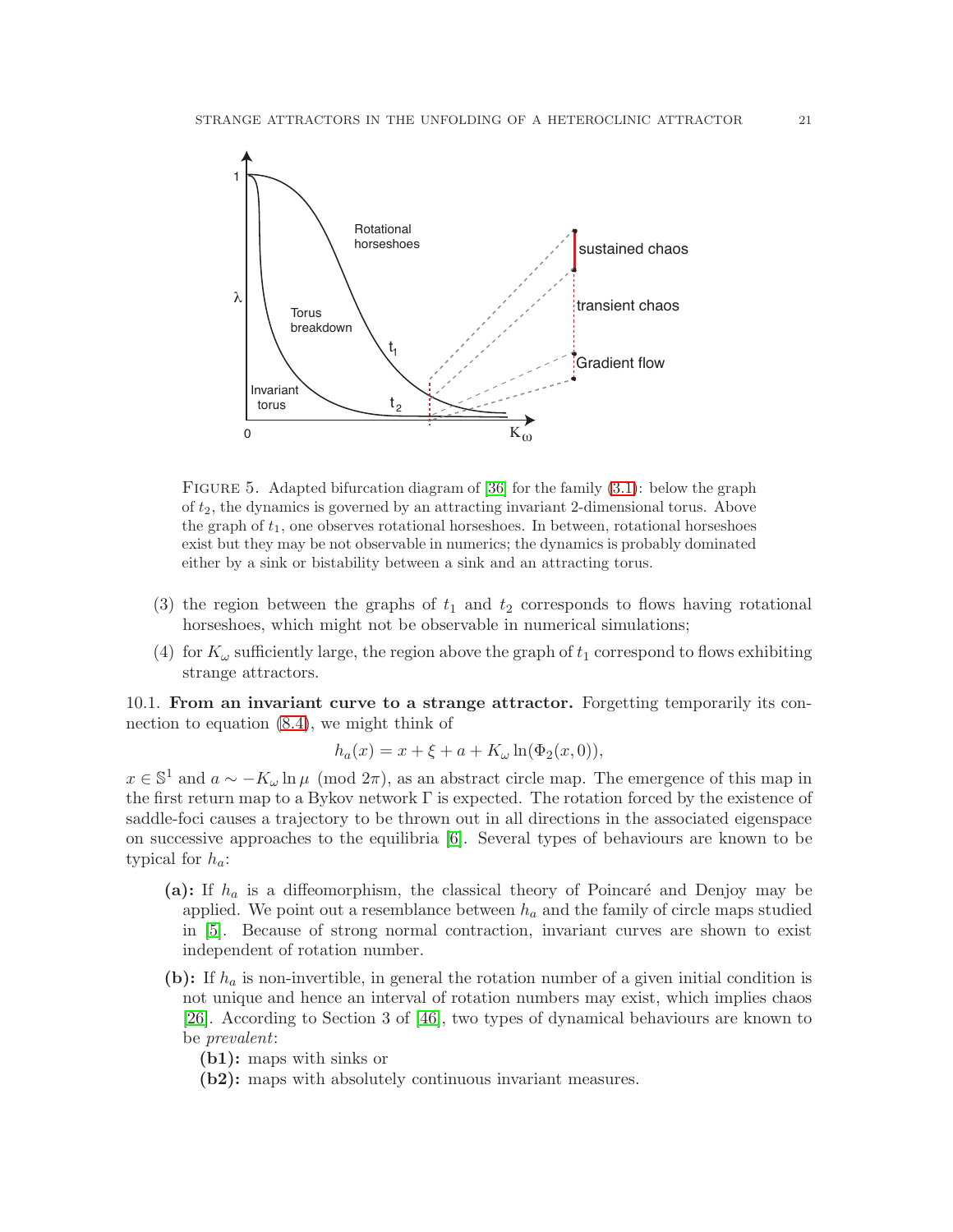The passage of Cases (a) and (b1) in one dimension to uniform hyperbolicity in two dimensions is relatively simple. The passage of the case (b2) to two dimensions is the core of [\[45\]](#page-24-5) and has been revisited in Section [5.2](#page-9-0) of the present paper.

10.2. **Phenomenological description.** For  $\lambda, K_{\omega}$  small enough, the flow of [\(3.1\)](#page-4-2) has an attracting hyperbolic torus, which persists under small smooth perturbations. This is consis-tent with the results stated in [\[1,](#page-23-24) [2\]](#page-23-25) about the existence of an attracting curve for the map  $\mathcal{F}_{\lambda}$ . The initial deformation of  $\eta$  (see [\(6.4\)](#page-12-3)) on the curve In( $O_1$ )  $\cap$   $\Phi_2(x,0)$  is suppressed by the contracting force, and the attractor is a non-contractible closed curve obtained by applying the Afraimovich's Annulus Principle [\[2\]](#page-23-25).

For a fixed  $\lambda > 0$ , if the twisting number  $K_{\omega}$  increases, points at In( $O_1$ )  $\cap$   $\Phi_2(x,0)$  at different distances from  $W^s(O_1)$  rotate at different speeds. The attracting curve starts to disintegrate into a finite collection of periodic saddles and sinks; this phenomenon is part of the *torus-breakdown theory* [\[1\]](#page-23-24) and occurs within an *Arnold tongue* [\[5\]](#page-23-22). Once the rotational horseshoes develop, they persist and correspond to what the authors of [\[46\]](#page-24-6) call transient chaos. The rotational horseshoes found in [\[36\]](#page-24-18) and the associated invariant manifolds are (in general) not observable in numerical simulations because they form a set of Lesbegue measure zero; almost all solutions will be trapped by a *sink*.



<span id="page-21-0"></span>FIGURE 6. Illustration (based on plots obtained by using  $\text{Map}(e)$  of  $h_a(x) \pmod{2\pi}$ for  $a = 0.1$ ,  $\xi = 0$  and  $\Phi_2(x, 0) = \sin x \ (\Rightarrow q = 2)$ . (a)  $K_\omega \gtrsim 0$  – attracting torus. (b)  $K_{\omega} = 0.5$  – attracting torus inside a resonance wedge with a saddle and a sink. (c):  $K_{\omega} = 2$  – torus breakdown. (d):  $K_{\omega} = 5$  – mixing properties ("big lobe" of [\[41\]](#page-24-21)).

As the twisting number  $K_{\omega}$  gets larger, the deformation on the curve  $\text{In}(O_1) \cap \Phi_2(x,0)$ is exaggerated further, giving rise to rank-one attractors created by stretch-and-fold type actions – *sustained chaos* [\[46\]](#page-24-6). Iterates do not escape and wander around the full torus ("large" strange attractors). These two phenomena (stretch-and-fold) are due to the network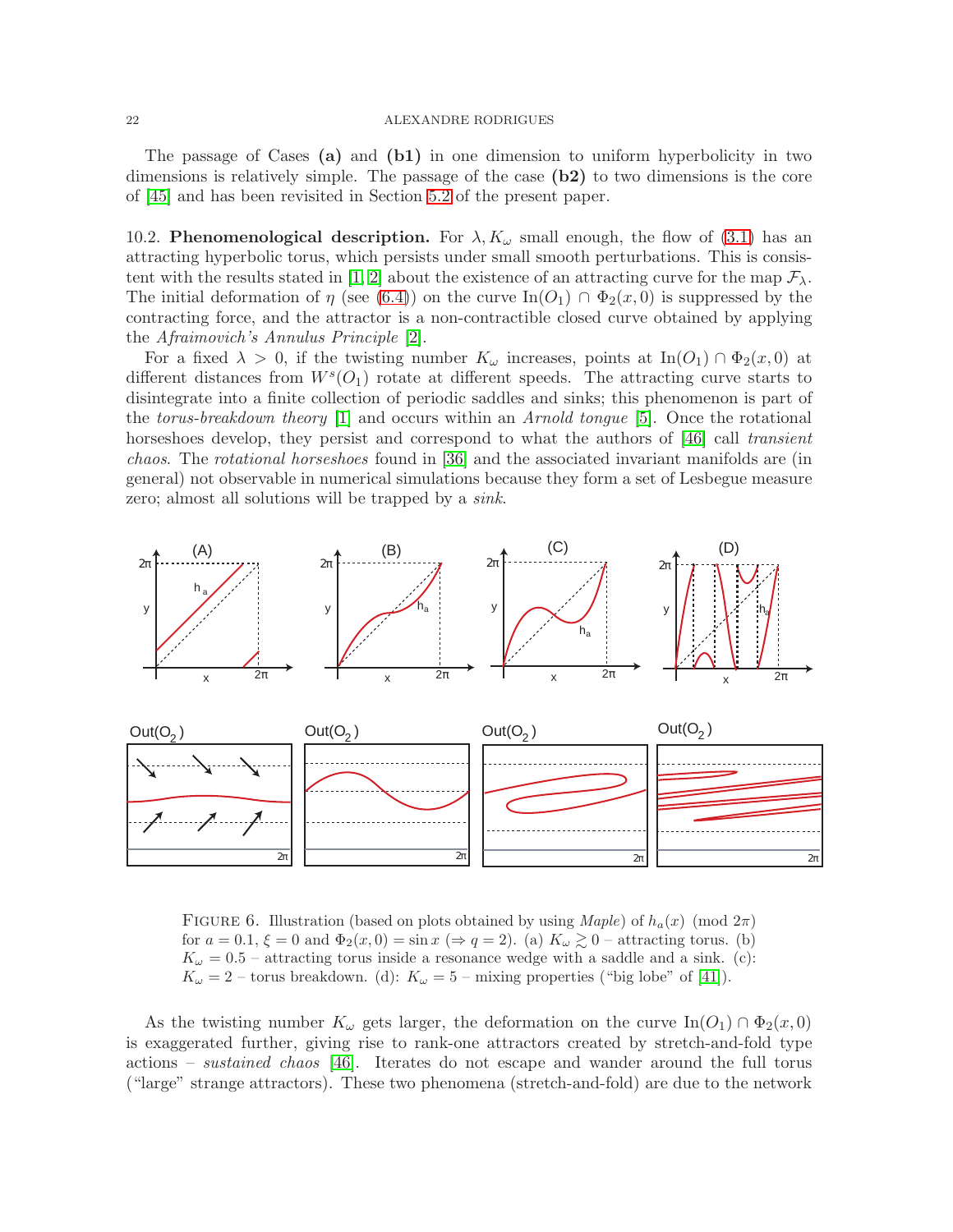attracting features combined with the presence of complex eigenvalues, which force a strong distortion.

10.3. Interpretation of Figure [6.](#page-21-0) The evolution of  $h_a(x) = x + \xi + a + K_{\omega} \ln(\Phi_2(x, 0)),$ when  $\xi, \lambda > 0$  are fixed and  $K_{\omega}$  varies, is suggested in Figure [6.](#page-21-0) In (A) and (B), we deduce the existence of an invariant curve (a torus in the flow of  $(3.1)$ ). The existence of periodic orbits within the torus depends on the rotation number. In case (B) we observe the existence of the two fixed points, suggesting that the chosen parameters are within a resonant tongue. In  $(C)$ , the map  $h_a$  is not a diffeomorphism meaning that the invariant curve broke up; it corresponds to the point when the unstable manifold of the saddle (in the "Arnold tongue" [\[5,](#page-23-22) [38\]](#page-24-24)) turns around. In case (D), Property (H7) holds, meaning that the unstable manifold of a saddle within the "Arnold tongue" crosses each leaf of the stable foliation of the saddles of the torus's ghost. This corresponds to what Turaev and Shilnikov [\[42\]](#page-24-1) call a big lobe. This non-negative quantity determines the magnitude between the given minimal value  $h_a$  and the preceding maximal one. For  $a > 0$  fixed, as the twisting number increases, the critical points of  $h_a(c^{(1)})$  and  $h_a(c^{(2)})$  move in opposite directions at rate  $\frac{1}{K_{\omega}}$  [\[46,](#page-24-6) [47,](#page-24-7) [49\]](#page-24-8).

10.4. **Concluding remarks.** This article studies global bifurcations associated to the oneparameter family  $\dot{x} = f_{\lambda}(x)$ , defined on a 3-dimensional sphere and satisfying Properties  $(P1)$ – $(P8)$ . For  $\lambda = 0$ , there is an attracting network containing a 2-dimensional connection (continua of solutions [\[6\]](#page-23-21)) associated to two saddle-foci with different Morse indices, whose invariant manifolds do not intersect for  $\lambda > 0$ . These 2-dimensional manifolds are forced to fold uniformly within the network's basin of attraction.

The novelty of this article is that, assuming that the *twisting number*  $K_{\omega}$  is large enough, rank-one attractors arise and wind around the full 2-dimensional torus whose existence is stated in Theorem B of [\[36\]](#page-24-18). The 2-dimensional invariant manifold  $W^u(O_2)$  plays the essential role in the construction of the global attractor where the SRB measure is supported. The strange attractors in the present paper are nonuniformly hyperbolic and structurally unstable (they are not robustly transitive as the geometric Lorenz model).

This work is the natural continuation of [\[36\]](#page-24-18). Using the powerful theory of Wang and Young, we formulate checkable hypotheses (in terms of the vector field [\(3.1\)](#page-4-2)) under which the first return map to global cross section admits a strange attractor and superstable periodic orbits. The chaos is observable (it has a strange attractor), "large" (is not confined to a small portion of the phase space) and abundant (condition [\(8.6\)](#page-17-1) holds in the space of parameters). As far as we know, it is the first time that this theory is applied to an autonomous family.

Results in this manuscript go further in the analysis of unfoldings of the heteroclinic attractors. These families may behave periodically, quasi-periodically or chaotically, depending on specific character of the perturbation. Techniques used in the present article are valid for more general heteroclinic networks containing 2-dimensional connections that are pulled apart an also in the context of periodically perturbed networks. The study of the ergodic consequences of this dynamical scenario is the natural continuation of the present work.

### **ACKNOWLEDGEMENTS**

The author is grateful to Isabel Labouriau for the fruitful discussions. The author is indebted to the reviewer for the corrections and suggestions which helped to improve the readability of this manuscript.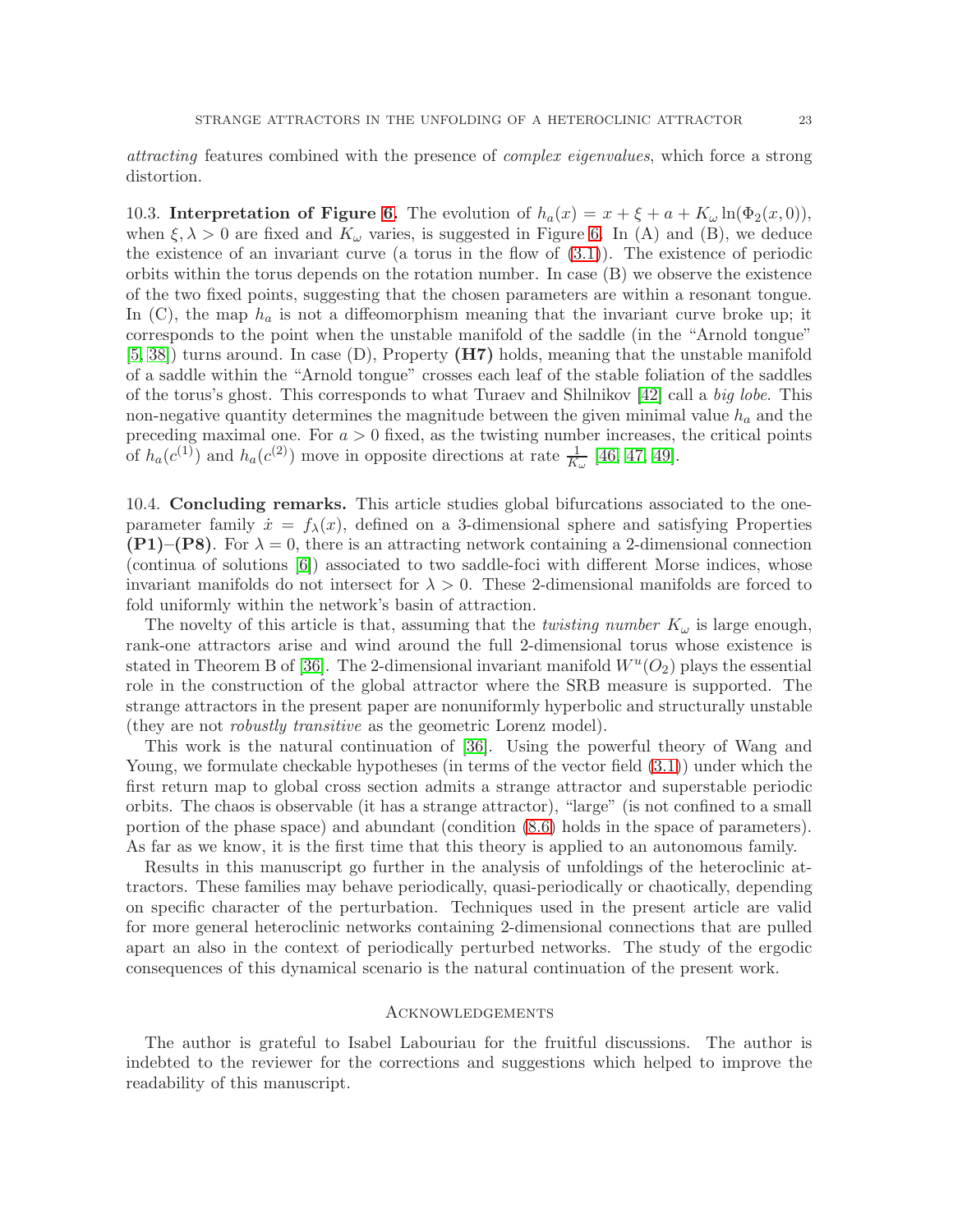#### **REFERENCES**

- <span id="page-23-24"></span>[1] V.S. Afraimovich, L.P. Shilnikov, On invariant two-dimensional tori, their breakdown and stochasticity in: Methods of the Qualitative Theory of Differential Equations, Gor'kov. Gos. University (1983), 3–26. Translated in: Amer. Math. Soc. Transl., (2), vol. 149 (1991) 201–212.
- <span id="page-23-25"></span><span id="page-23-18"></span>[2] V.S. Afraimovich, S-B Hsu, H. E. Lin, Chaotic behavior of three competing species of May– Leonard model under small periodic perturbations. Int. J. Bif. Chaos, 11(2) (2001) 435–447.
- <span id="page-23-16"></span>[3] M. Aguiar, *Vector fields with heteroclinic networks*, Ph.D. thesis, Departamento de Matemática Aplicada, Faculdade de Ciências da Universidade do Porto,  $(2003)$ .
- [4] A. Algaba, F. Fernández-Sánchez, M. Merino, A. Rodriguez-Luis, Analysis of the T-point Hopf bifurcation with  $\mathbb{Z}_2$ -symmetry: application to Chua's equation, International Journal of Bifurcation and Chaos, 20(04) (2010) 979–993.
- <span id="page-23-22"></span>[5] D. Aronson, M. Chory, G. Hall, R. McGehee, Bifurcations from an invariant circle for two-parameter families of maps of the plane: a computer-assisted study, Communications in Mathematical Physics, 83(3) (1982) 303–354.
- <span id="page-23-21"></span>[6] P. Ashwin, P. Chossat, Attractors for robust heteroclinic cycles with continua of connections, Journal of Nonlinear Science, 8(2) (1998) 103–129.
- <span id="page-23-2"></span>[7] I. Baldomá, S. Ibáñez, T. Seara, *Hopf-Zero singularities truly unfold chaos*, Commun. Nonlinear Sci. Numer. Simul. 84 (2020), 105162.
- <span id="page-23-9"></span><span id="page-23-8"></span>[8] M. Benedicks, L. Carleson, *The dynamics of the Hénon map*, Annals of Mathematics 133(1) (1991) 73–169.
- <span id="page-23-1"></span>[9] M. Benedicks, L. Young, Sinai-Bowen-Ruelle measures for certain Hénon maps, Invent. Math. 112 (1993), 541–576.
- [10] H. Broer, C. Simó, J. C. Tatjer, Towards global models near homoclinic tangencies of dissipative diffeomorphisms Nonlinearity 11 (1998) 667–770.
- <span id="page-23-14"></span>[11] V.V. Bykov, Orbit Structure in a neighborhood of a separatrix cycle containing two saddle-foci. Amer. Math. Soc. Transl. 200 (2000) 87–97.
- <span id="page-23-12"></span>[12] M. L. Castro, A. A. P. Rodrigues, Torus-breakdown near a Bykov attractor with rotational symmetry, International Journal of Bifurcation and Chaos, 31(10), (2021) 2130029.
- <span id="page-23-20"></span>[13] B. Deng, The Shilnikov Problem, Exponential Expansion, Strong  $\lambda$ -Lemma,  $C^1$  Linearisation and Homoclinic Bifurcation, J. Diff. Eqs 79 (1989) 189–231.
- <span id="page-23-19"></span>[14] F. Dumortier, S. Ibáñez, H. Kokubu, C. Simó, About the unfolding of a Hopf-zero singularity. Discrete Contin. Dyn. Syst. 33(10) (2013) 4435–4471.
- <span id="page-23-4"></span><span id="page-23-3"></span>[15] P. Gaspard, Local birth of homoclinic chaos, Physica D: Nonlinear Phenomena, 62(1-4) (1993) 94–122.
- [16] J. Guckenheimer, P. Holmes, Nonlinear Oscillations, Dynamical Systems, and Bifurcations of Vector Fields. Applied Mathematical Sciences 42, Springer-Verlag, (1983).
- <span id="page-23-10"></span><span id="page-23-7"></span>[17] M. Hénon, A two dimensional mapping with a strange attractor, Comm. Math. Phys. 50 (1976), 69–77.
- [18] M. Jakobson, Absolutely continuous invariant measures for one parameter families of one-dimensional maps, Comm. Math. Phys. 81 (1981), 39–88.
- <span id="page-23-17"></span>[19] J. Knobloch, J.S.W. Lamb, K.N. Webster, Using Lin's method to solve Bykov's problems. J. Diff. Eqs. 257(8) (2014) 2984–3047.
- <span id="page-23-5"></span>[20] A.J. Homburg, Periodic attractors, strange attractors and hyperbolic dynamics near homoclinic orbits to saddle-focus equilibria. Nonlinearity 15 (2002) 1029–1050.
- <span id="page-23-0"></span>[21] A.J. Homburg, B. Sandstede, Homoclinic and heteroclinic bifurcations in vector fields, Handbook of dynamical systems 3 (2010): 379–524.
- <span id="page-23-15"></span><span id="page-23-6"></span>[22] I.S. Labouriau, A.A.P. Rodrigues, Global generic dynamics close to symmetry. J. Diff. Eqs. 253(8) (2012) 2527–2557.
- [23] I.S. Labouriau, A.A.P. Rodrigues, Dense heteroclinic tangencies near a Bykov cycle, J. Diff. Eqs. 259(12) (2015) 5875–5902.
- <span id="page-23-13"></span>[24] I.S. Labouriau, A.A.P. Rodrigues, Global bifurcations close to symmetry. J. Math. Anal. Appl. 444(1) (2016) 648–671.
- <span id="page-23-11"></span>[25] K. Lu, Q. Wang, L.-S.Young, Strange attractors for periodically forced parabolic equations (Vol. 224) American Mathematical Soc. (2013).
- <span id="page-23-23"></span>[26] R. Mackay, C. Tresser, Transition to topological chaos for circle maps, Physica D: Nonlinear Phenomena 19.2 (1986) 206–237.